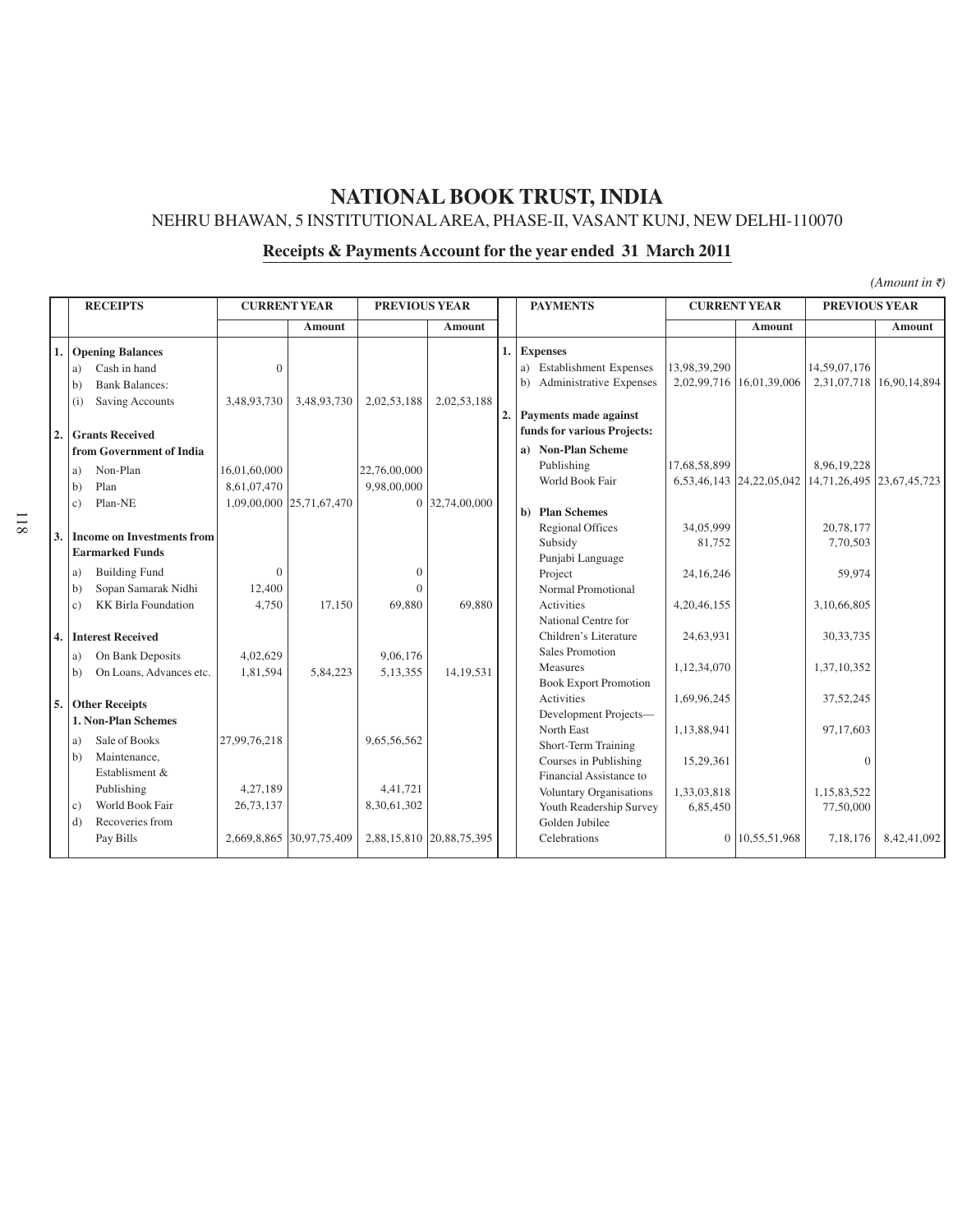| <b>Book Publishing</b><br>$\mathbf{c}$ )<br>d)<br>e)<br>f<br>g)<br>h) | Courses Fee<br>Development Projects-<br>North Eastern Region<br>including Sikkim<br>Sales Promotion<br>Measures<br><b>Earnest Money/Security</b><br>Deposit<br><b>Book Export Promotion</b><br>Activities<br>Subsidy Scheme | 4,11,500<br>5, 14, 796<br>1,87,940<br>1,65,75,871<br>$\boldsymbol{0}$<br>$\theta$ | 2,49,80,867  | 8,950<br>5,80,700<br>9,50,168<br>22,08,010<br>$\theta$<br>$\theta$ | 74,72,756    | 6. | (Non-Plan)<br>Purchase of Fixed Assets<br>h)<br>(Plan)<br>4. Earmarked Funds<br><b>NBT</b> Building<br>a)<br>K K Birla Foundation<br>b)<br>Rajeev Gandhi<br>$\mathbf{c})$<br>Foundation<br>Sopan Smark<br>d)<br>5. Other Payments<br>Remittance of Recoveries<br>affected from Pay bills<br>Refund of Security Deposits/<br>Earnest Money<br><b>Closing Balances</b><br>Cash in Hand<br>a)<br><b>Bank Balances</b><br>b)<br>(i) In Savings A/c | 39,17,640<br>17,21,041<br>48,09,000<br>4,750<br>19,670<br>8,509<br>2,51,21,107<br>20,90,029<br>$\mathbf{0}$<br>8,18,31,087 | 56,38,681<br>48,41,929<br>2,72,11,136<br>8,18,31,087 | 41,14,031<br>31,47,272<br>50,02,890<br>$\theta$<br>1,10,231<br>$\mathbf{0}$<br>2,75,16,661<br>7,04,225<br>$\boldsymbol{0}$<br>3,48,93,730 | 72,61,303<br>51, 13, 121<br>2,82,20,886<br>3,48,93,730 |
|-----------------------------------------------------------------------|-----------------------------------------------------------------------------------------------------------------------------------------------------------------------------------------------------------------------------|-----------------------------------------------------------------------------------|--------------|--------------------------------------------------------------------|--------------|----|------------------------------------------------------------------------------------------------------------------------------------------------------------------------------------------------------------------------------------------------------------------------------------------------------------------------------------------------------------------------------------------------------------------------------------------------|----------------------------------------------------------------------------------------------------------------------------|------------------------------------------------------|-------------------------------------------------------------------------------------------------------------------------------------------|--------------------------------------------------------|
| <b>TOTAL</b>                                                          |                                                                                                                                                                                                                             |                                                                                   | 62,74,18,849 |                                                                    | 56,54,90,749 |    | <b>TOTAL</b>                                                                                                                                                                                                                                                                                                                                                                                                                                   |                                                                                                                            | 62,74,18,849                                         |                                                                                                                                           | 56,54,90,749                                           |

**(Karun Kumar) (Dinesh Sharma) (Farida M. Naik) (Satish Kumar) (Bipan Chandra)** *Assistant Director Jt. Director* (A&F) *Director*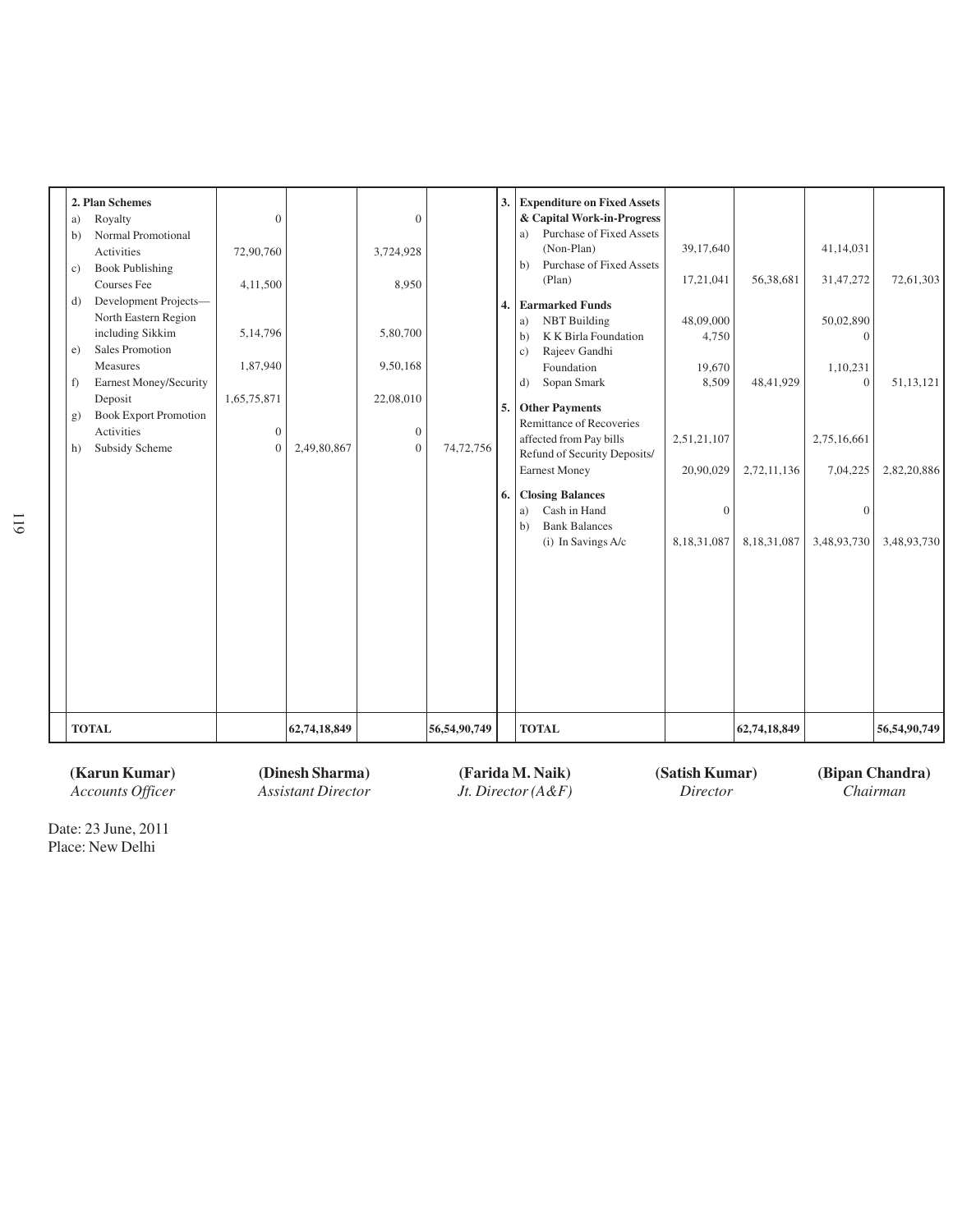## NEHRU BHAWAN, 5 INSTITUTIONALAREA, PHASE-II VASANT KUNJ, NEW DELHI-110070

### **Balance Sheet as at 31 March 2011**

 $(A$ *mount in*  $\bar{\tau}$ )

| <b>Particulars</b>                          | <b>Schedule</b> | <b>Current</b> year | <b>Previous year</b> |
|---------------------------------------------|-----------------|---------------------|----------------------|
| <b>Corpus/Capital Fund and Liabilities:</b> |                 |                     |                      |
| Corpus/Capital Fund                         |                 | 23, 43, 48, 619     | 20, 15, 54, 936      |
| <b>Reserve and Surplus</b>                  | $\overline{2}$  | 19,07,58,231        | 18,24,03,021         |
| Earmarked/Endowment Fund                    | 3               | 5,66,729            | 17,08,280            |
| <b>Current Liabilities and Provisions</b>   | 4               | 16,24,99,945        | 9,01,32,330          |
| <b>TOTAL</b>                                |                 | 58,8173,524         | 47, 57, 98, 567      |
| Assets:                                     |                 |                     |                      |
| <b>Fixed Assets</b>                         | 5               | 19, 12, 78, 500     | 20,60,99,556         |
| <b>Investments from Earmarked Funds</b>     | 6               | 5,10,000            | 5,10,000             |
| Current Assets, Loans, Advances etc.        | 7               | 39,63,85,024        | 26,91,89,011         |
| <b>TOTAL</b>                                |                 | 58, 81, 73, 524     | 47, 57, 98, 567      |

**(Karun Kumar) (Dinesh Sharma) (Farida M. Naik) (Satish Kumar) (Bipan Chandra)**

*Accounts Officer Assistant Director Jt. Director (A&F) Director Chairman*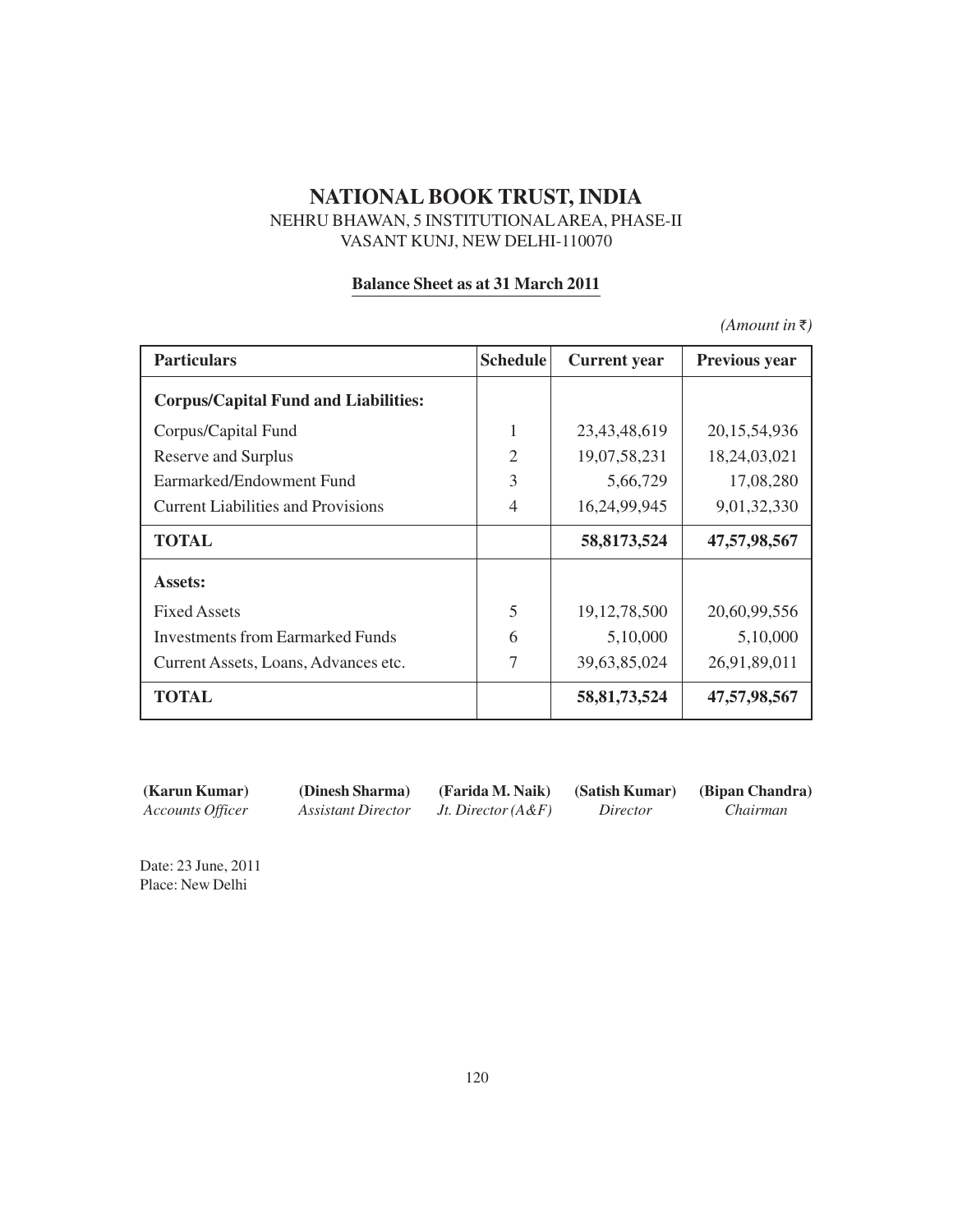## NEHRU BHAWAN, 5 INSTITUTIONALAREA, PHASE-II VASANT KUNJ, NEW DELHI-110070

### **Income & Expenditure Account for the year ended 31 March 2011**

 $(A$ *mount in* $\bar{\tau}$ )

| $(A)$ - Income                                                                                                                                                                     | <b>Schedule</b> | <b>Current</b> year | <b>Previous year</b> |
|------------------------------------------------------------------------------------------------------------------------------------------------------------------------------------|-----------------|---------------------|----------------------|
| Income from Sales/Services                                                                                                                                                         | 8               | 29,56,69,944        | 10,20,93,772         |
| Grants/Subsidies                                                                                                                                                                   | 9               | 21,90,61,493        | 30,69,56,810         |
| Income from Royalty                                                                                                                                                                | 10              | 6,750               |                      |
| <b>Interest Earned</b>                                                                                                                                                             | 11              | 9,61,382            | 13,98,114            |
| Income from World Book Fair                                                                                                                                                        | 12              | 26,73,137           | 8,30,61,302          |
| Other Income                                                                                                                                                                       | 13              | 88,25,435           | 57,06,467            |
| Increase in Stock of Finished Goods                                                                                                                                                | 14              | $-37,27,853$        | 2,53,80,147          |
| Profit on Sale of Fixed Assets                                                                                                                                                     |                 |                     | 1,04,757             |
| Prior Period Adjustments                                                                                                                                                           |                 |                     |                      |
| TOTAL(A)                                                                                                                                                                           |                 | 52, 34, 70, 288     | 52,47,01,369         |
|                                                                                                                                                                                    |                 |                     |                      |
| $(B)$ - Expenditure                                                                                                                                                                | <b>Schedule</b> | <b>Current</b> year | Previous year        |
| Establishment Expenditure                                                                                                                                                          | 15              | 13,85,44,500        | 15,83,70,053         |
| Other Administrative Expenditure                                                                                                                                                   | 16              | 2,63,60,992         | 2,29,15,944          |
| <b>Expenditure on Publishing Activities</b>                                                                                                                                        | 17              | 17,89,51,642        | 8, 31, 44, 584       |
| Promotional Expenditure                                                                                                                                                            | 18              | 12,08,95,195        | 8,67,89,803          |
| New Delhi Wold Book Fair                                                                                                                                                           | 19              | 35,65,678           | 14,48,99,140         |
| Prior Period Expenditure                                                                                                                                                           |                 |                     |                      |
| Depreciation                                                                                                                                                                       |                 | 2,04,59,737         | 2,16,06,603          |
| Loss on Sale of Fixed Assets                                                                                                                                                       |                 |                     | 28,916               |
| <b>TOTAL(B)</b>                                                                                                                                                                    |                 | 48, 87, 77, 744     | 51,77,55,043         |
| Balance being excess of Income over                                                                                                                                                |                 |                     |                      |
| Expenditure $(A - B)$ transferd as under:<br><b>Transfer to Corpus Fund</b><br>32793683<br>a)<br>Appropriation of margin on<br>b)<br>Bulk Sales Orders to General Reserve: 1898861 |                 | 3,46,92,544         | 69,46,326            |

**<sup>(</sup>Karun Kumar) (Dinesh Sharma) (Farida M. Naik) (Satish Kumar) (Bipan Chandra)**

*Accounts Officer Assistant Director Jt. Director (A&F) Director Chairman*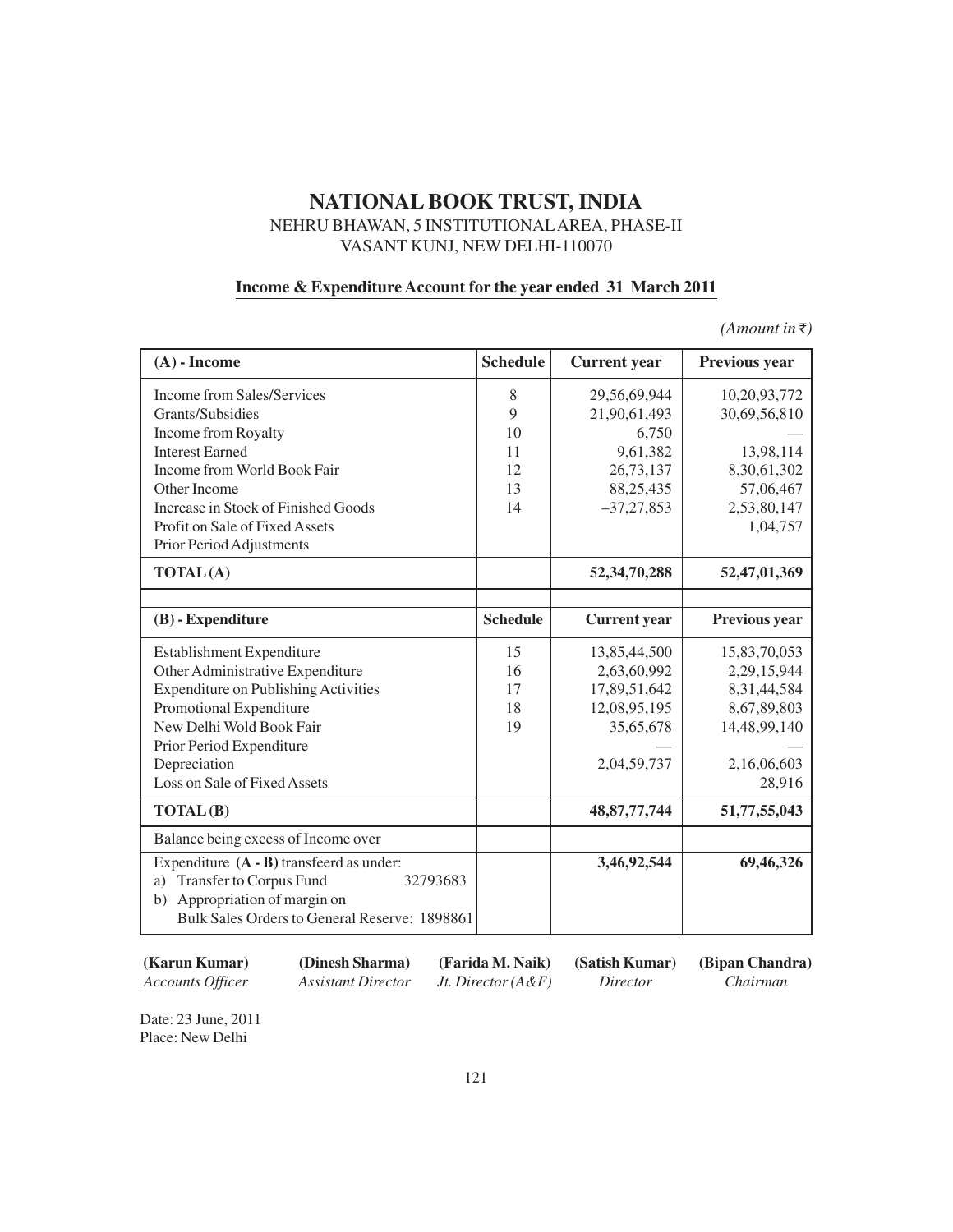NEHRU BHAWAN, 5 INSTITUTIONALAREA, PHASE-II VASANT KUNJ, NEW DELHI-110070

## **Schedules forming part of the Balance Sheet as at 31 March 2011**

 **(Amount in**  $\bar{\tau}$ **)** 

| <b>Corpus/Capital Fund</b>                                                                                                                 |                 | <b>Current Year</b> | <b>Previous Year</b> |              |  |
|--------------------------------------------------------------------------------------------------------------------------------------------|-----------------|---------------------|----------------------|--------------|--|
| Balance as at the beginning<br>of the year<br><i>Add/(Deduct):</i> Balance of net<br>Income transferred from the<br>Income and Expenditure | 20, 15, 54, 936 |                     | 19,62,70,507         |              |  |
| Account                                                                                                                                    | 3,27,93,683     |                     | 52,84,429            |              |  |
| Balance as at the year end                                                                                                                 |                 | 23, 43, 48, 619     |                      | 2,01,554,936 |  |

*Schedule-2 ( Amount in* `*)*

| <b>Reserve and Surplus</b>     | <b>Current Year</b> |              | <b>Previous Year</b> |              |  |
|--------------------------------|---------------------|--------------|----------------------|--------------|--|
| 1. Capital Reserve:            |                     |              |                      |              |  |
| As per last Account            | 18,07,41,124        |              | 8,69,81,108          |              |  |
| Addition during the year       | 64, 56, 349         |              | 9,37,60,016          |              |  |
| Less: Prior Period Adjustments |                     | 18,71,97,473 |                      | 18,07,41,124 |  |
| 2. General Reserve:            |                     |              |                      |              |  |
| As per last Account            | 16,61,897           |              |                      |              |  |
| Addition during the year       | 18,98,861           |              | 16,61,897            |              |  |
|                                |                     | 35,60,758    |                      | 16,61,897    |  |
| <b>TOTAL</b>                   |                     | 19,07,58,231 |                      | 18,24,03,021 |  |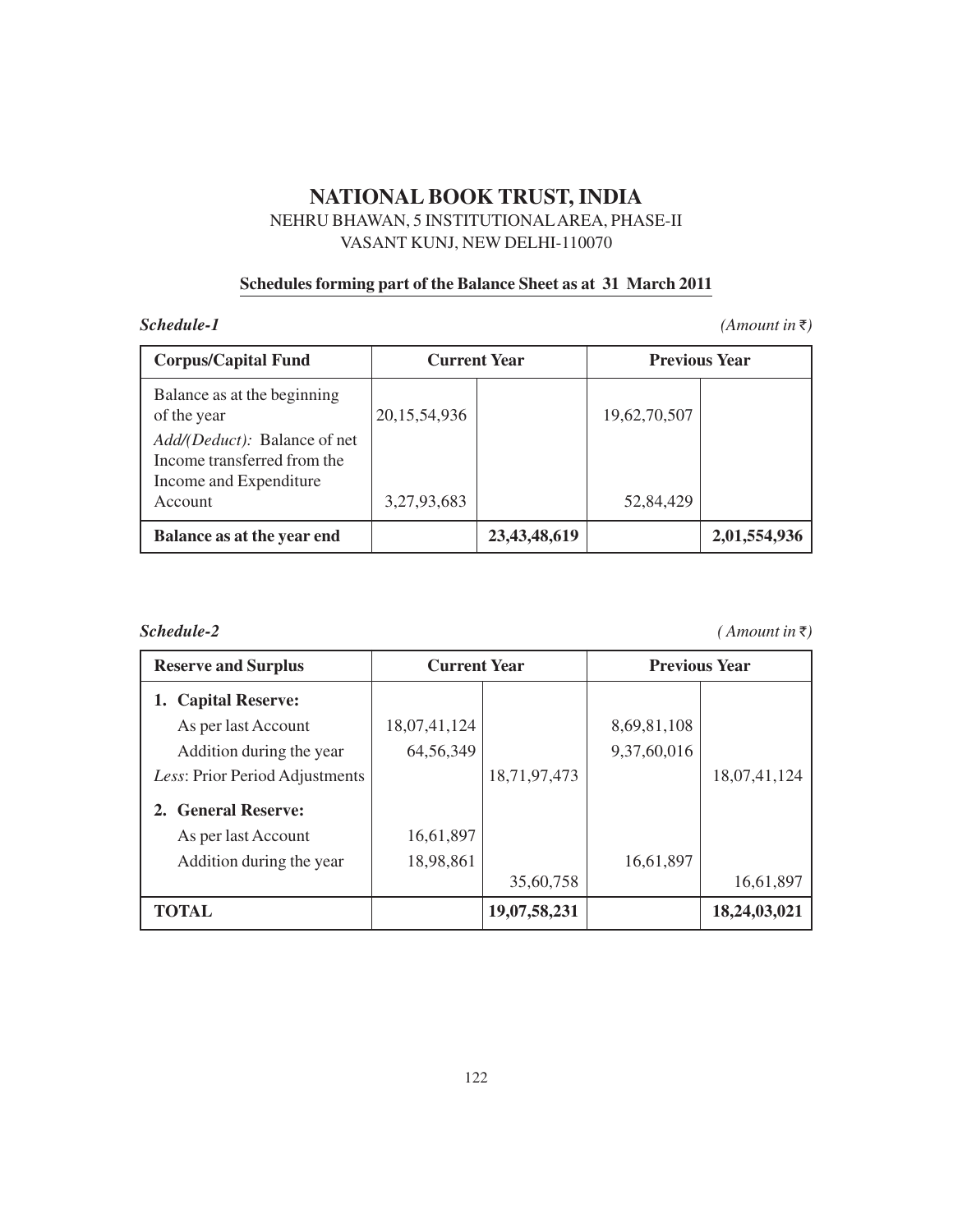# NEHRU BHAWAN, 5 INSTITUTIONALAREA, PHASE-II, VASANT KUNJ, NEW DELHI-110070

# **Schedules forming part of the Balance Sheet as at 31 March 2011**

|                                                               |                                       | <b>Fund-Wise Break-up</b>           |                                   |              |
|---------------------------------------------------------------|---------------------------------------|-------------------------------------|-----------------------------------|--------------|
| <b>Earmarked/Endowment Funds</b>                              | <b>K</b> K Birla<br><b>Foundation</b> | <b>Sopan Smarak</b><br><b>Nidhi</b> | Rajiv Gandhi<br><b>Foundation</b> | <b>Total</b> |
| a) Opening Balance of the Funds<br>b) Additions to the Funds: | 3,10,000                              | 2,47,739                            | 24,769                            | 5,82,508     |
| i) Income from Investments                                    | 4,750                                 | 12,400                              | 0                                 | 17,150       |
| $\textbf{TOTAL}$ (a+b)                                        | 3,14,750                              | 2,60,139                            | 24,769                            | 5,99,658     |
| c) Utilisation/Expenditure towards<br>objectives of funds     | 4,750                                 | 8,509                               | 19,670                            | 32,929       |
| Net balance at the year end $(a+b-c)$                         | 3,10,000                              | 2,51,630                            | 5,099                             | 5,66,729     |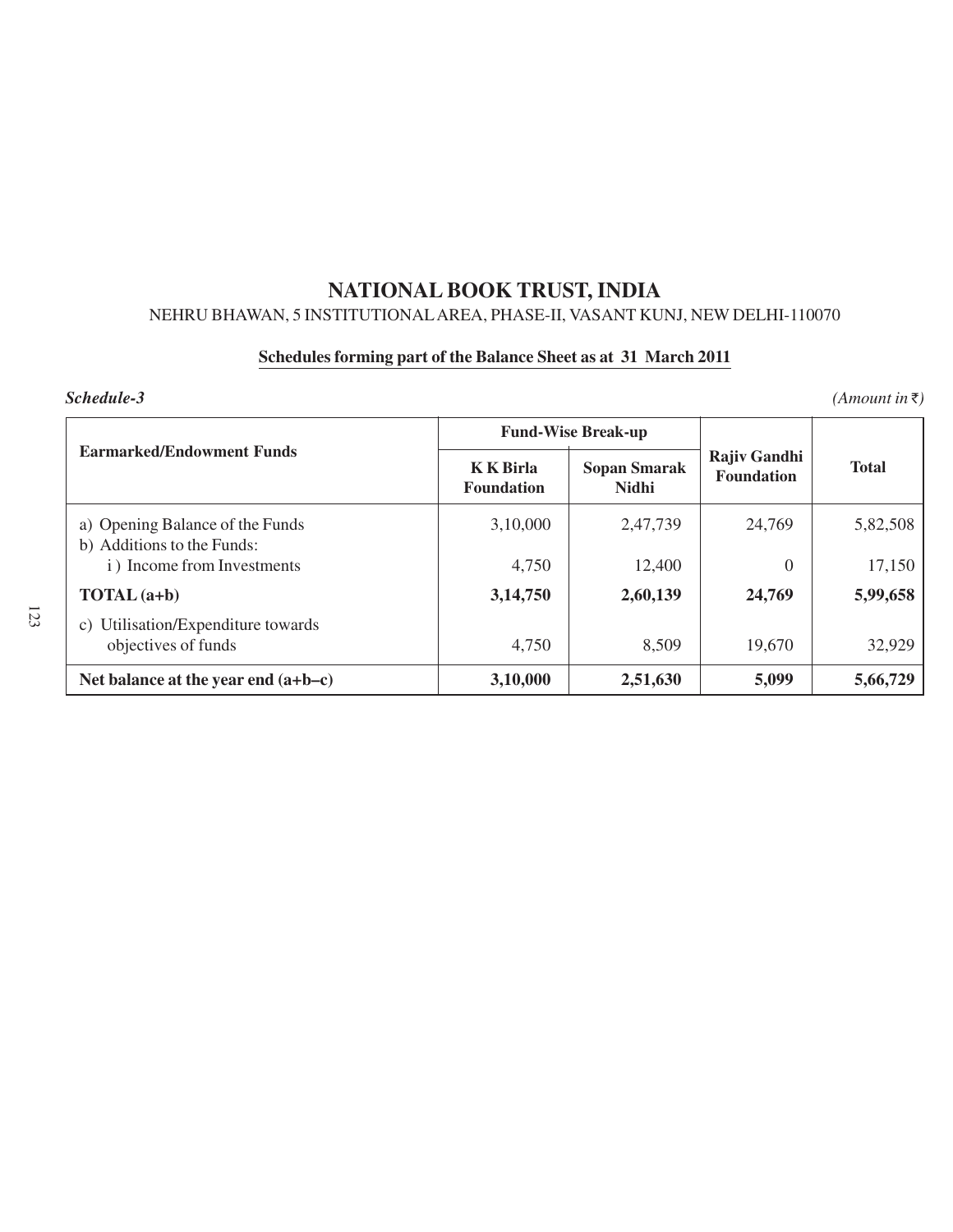## NEHRU BHAWAN, 5 INSTITUTIONALAREA, PHASE-II VASANT KUNJ, NEW DELHI-110070

# **Schedules forming part of the Balance Sheet as at 31 March 2011**

| Schedule-4                                                                                                         |                |                     |                      | $(Amount \in \overline{\mathcal{F}})$ |  |
|--------------------------------------------------------------------------------------------------------------------|----------------|---------------------|----------------------|---------------------------------------|--|
| <b>Current Liabilities and Provisions</b>                                                                          |                | <b>Current Year</b> | <b>Previous Year</b> |                                       |  |
| A. Current Liabilities:<br>1. Sundry Creditors                                                                     |                |                     |                      |                                       |  |
| For Expenses<br>a)                                                                                                 | 3, 12, 48, 063 |                     | 82,27,023            |                                       |  |
| Others<br>b)                                                                                                       | 35, 35, 548    | 3,47,83,611         | 35, 35, 548          | 1,17,62,571                           |  |
| 2. Advances received against Sales                                                                                 |                | 1,99,593            |                      | 30,999                                |  |
| <b>Other Current Liabilities:</b><br>3.<br>Unspent balance of<br>a)<br>Grants-in-Aid refundable<br>to the Ministry |                |                     |                      |                                       |  |
| Non-Plan<br>$\mathbf{i}$                                                                                           | 3,96,76,741    |                     | 5,39,903             |                                       |  |
| Plan<br>$\overline{ii}$ )                                                                                          | 59,97,133      |                     | 1,26,92,530          | 1,32,32,433                           |  |
| iii) Plan-NE                                                                                                       | 25,855         |                     |                      |                                       |  |
| Security Deposit (Refundable) 2,00,11,763<br>b)                                                                    |                | 6,57,11,492         |                      | 55,25,921                             |  |
| <b>TOTAL(A)</b>                                                                                                    |                | 10,06,94,696        |                      | 3,05,51,924                           |  |
| <b>Provisions:</b><br><b>B.</b>                                                                                    |                |                     |                      |                                       |  |
| Gratuity<br>1.                                                                                                     | 3,51,98,672    |                     | 3,41,42,503          |                                       |  |
| 2. Accumulated Leave Encashment                                                                                    | 1,63,20,525    |                     | 1,57,22,502          |                                       |  |
| 3. Salary for March 2011 payable                                                                                   | 87,72,637      |                     | 86,30,800            |                                       |  |
| 4. Pension for March 2011 payable                                                                                  | 15, 13, 415    |                     | 10,84,601            |                                       |  |
| <b>TOTAL(B)</b>                                                                                                    |                | 6,18,05,249         |                      | 5,95,80,406                           |  |
| TOTAL (A+B)                                                                                                        |                | 16,24,99,945        |                      | 9,01,32,330                           |  |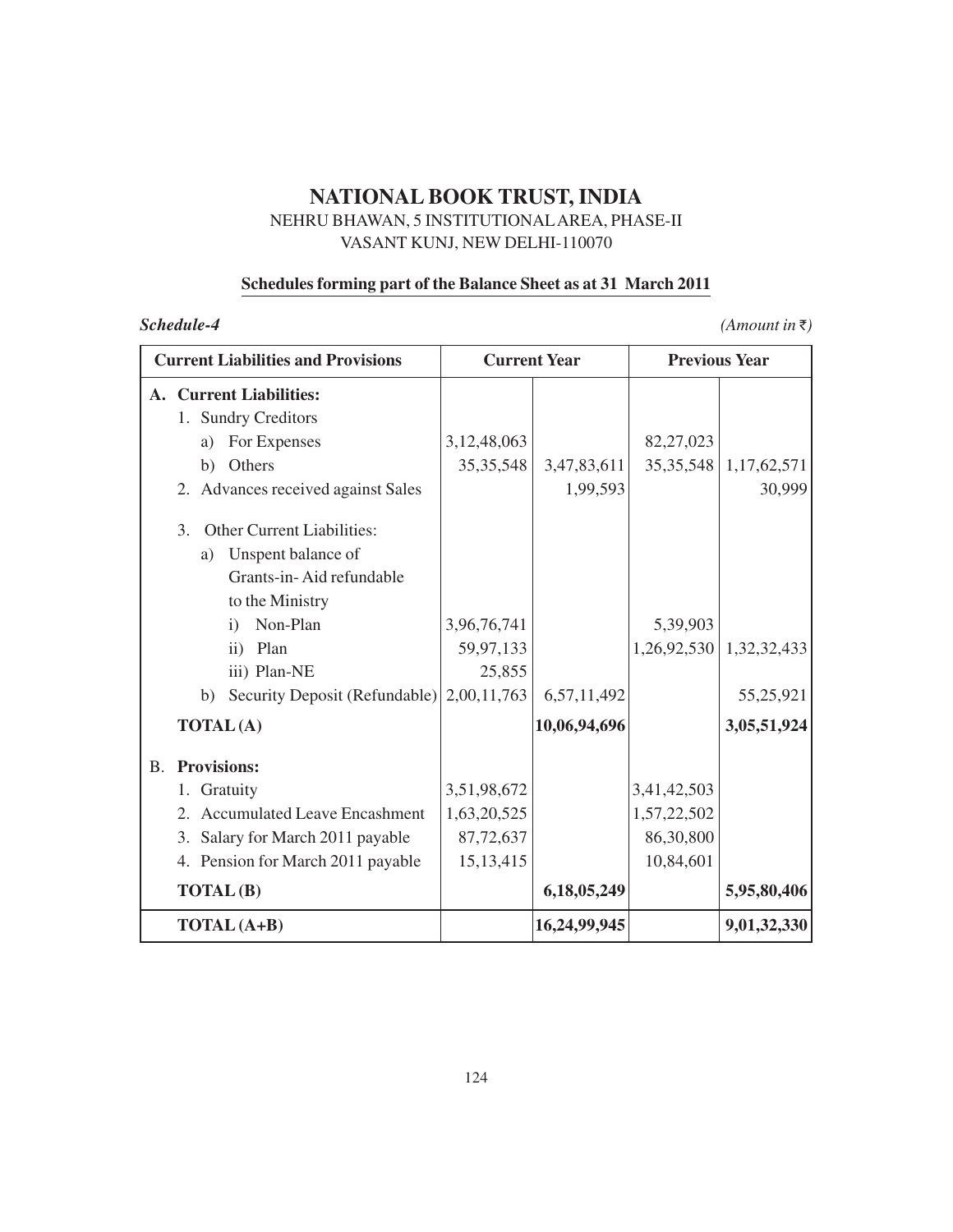# **NATIONAL BOOK TRUST, INDIA** NEHRU BHAWAN, 5 INSTITUTIONALAREA, PHASE-II, VASANT KUNJ, NEW DELHI-110070

# **Schedules forming part of the Balance Sheet as at 31 March 2011**

| Schedule-5<br>$(Amount$ in ₹)          |                |                             |                             |                          |                                   |                       |                                   |                      |                           |                       |                      |                      |
|----------------------------------------|----------------|-----------------------------|-----------------------------|--------------------------|-----------------------------------|-----------------------|-----------------------------------|----------------------|---------------------------|-----------------------|----------------------|----------------------|
|                                        |                | <b>GROSS BLOCK</b>          |                             |                          |                                   |                       | <b>DEPRECIATION</b>               |                      |                           |                       | NET BLOCK            |                      |
| <b>FIXED ASSETS</b>                    | Dep            | Cost/<br>valuation as       | <b>Additions</b>            |                          | Deletions/                        | Cost/<br>valuation    | As at the<br>beginning of<br>year |                      | Deletions/<br>adjustments | Total up to           | As at the            | As at the            |
|                                        | Rate           | at beginning<br>of the year | <b>Before</b><br>30.09.2010 | After<br>01.10.2010      | Adjustments<br>during the<br>Year | at the year<br>end    |                                   | For the year         | during the<br>year        | the end of<br>year    | current year<br>end  | previous<br>year end |
| 1. Land and Building                   |                |                             |                             |                          |                                   |                       |                                   |                      |                           |                       |                      |                      |
| a) Freehold Land                       | $\Omega$       | 2,44,02,177                 | $\Omega$                    | $\mathbf{0}$             | $\overline{0}$                    | 2,44,02,177           | $\Omega$                          | $\Omega$             | $\Omega$                  | $\Omega$              | 2,44,02,177          | 2,44,02,177          |
| b) Building                            | 10             | 17, 23, 13, 594             |                             |                          |                                   | 17, 23, 13, 594       | 1,72,31,359                       | 1,55,08,224          |                           | 3,27,39,583           | 13,95,74,011         | 15,50,82,235         |
| 2. Vehicles                            | 15             | 1,39,06,248                 | 30,64,352                   | $\mathbf{0}$             |                                   | 1,69,70,600           | 94, 34, 424                       | 11,30,426            | $\mathbf{0}$              | 1,05,64,850           | 64,05,750            | 44,71,824            |
| 3. Furniture,<br><b>Fixtures</b>       | 10             | 2,83,15,642                 | 12,29,114                   | 15,76,233                | $\mathbf{0}$                      | 3,11,20,989           | 1,05,39,451                       | 19,79,342            | $\mathbf{0}$              | 1,25,18,793           | 1,86,02,196          | 1,77,76,191          |
| 4. Computer<br>peripherals             | 60             | 1,10,63,119                 | 3,59,399                    | 18,19,611                | $\overline{0}$                    | 1,32,42,129           | 99,78,166                         | 14, 12, 495          | $\mathbf{0}$              | 1,13,90,661           | 18,51,468            | 10,84,953            |
| 5. Library Books                       |                |                             |                             |                          |                                   |                       |                                   |                      |                           |                       |                      |                      |
| i) Purchased<br>ii) Gifted             | 60<br>60       | 33,69,678<br>$\Omega$       | 32,760<br>3.08.104          | 3,13,460<br>$\mathbf{0}$ | $\mathbf{0}$                      | 37,15,898<br>3,08,104 | 31,51,854                         | 2,44,388<br>1,84,862 | $\mathbf{0}$              | 33,96,242<br>1,84,862 | 3,19,656<br>1,23,242 | 2,17,824             |
| 6. Capital WIP                         | $\overline{0}$ | 30,64,352                   |                             | $\overline{0}$           | 30,64,352                         | $\Omega$              | $\Omega$                          | $\overline{0}$       | $\mathbf{0}$              |                       | $\overline{0}$       | 30,64,352            |
| <b>Total of</b><br><b>Current</b> year |                | 25,64,34,810                | 49,93,729                   | 37,09,304                | 30,64,352                         | 26, 20, 73, 491       | 5,03,35,254                       | 2,04,59,737          | $\bf{0}$                  | 70,794,991            | 19, 12, 78, 500      | 20,60,99,556         |
| Previous year                          |                | 8,20,83,650                 | 17,59,41,797                | 36,33,100                | 52,23,737                         | 25,64,34,810          | 3,38,46,043                       | 2,16,06,603          | 51,17,392                 | 5,03,35,254           | 20,60,99,556         | 4,82,37,607          |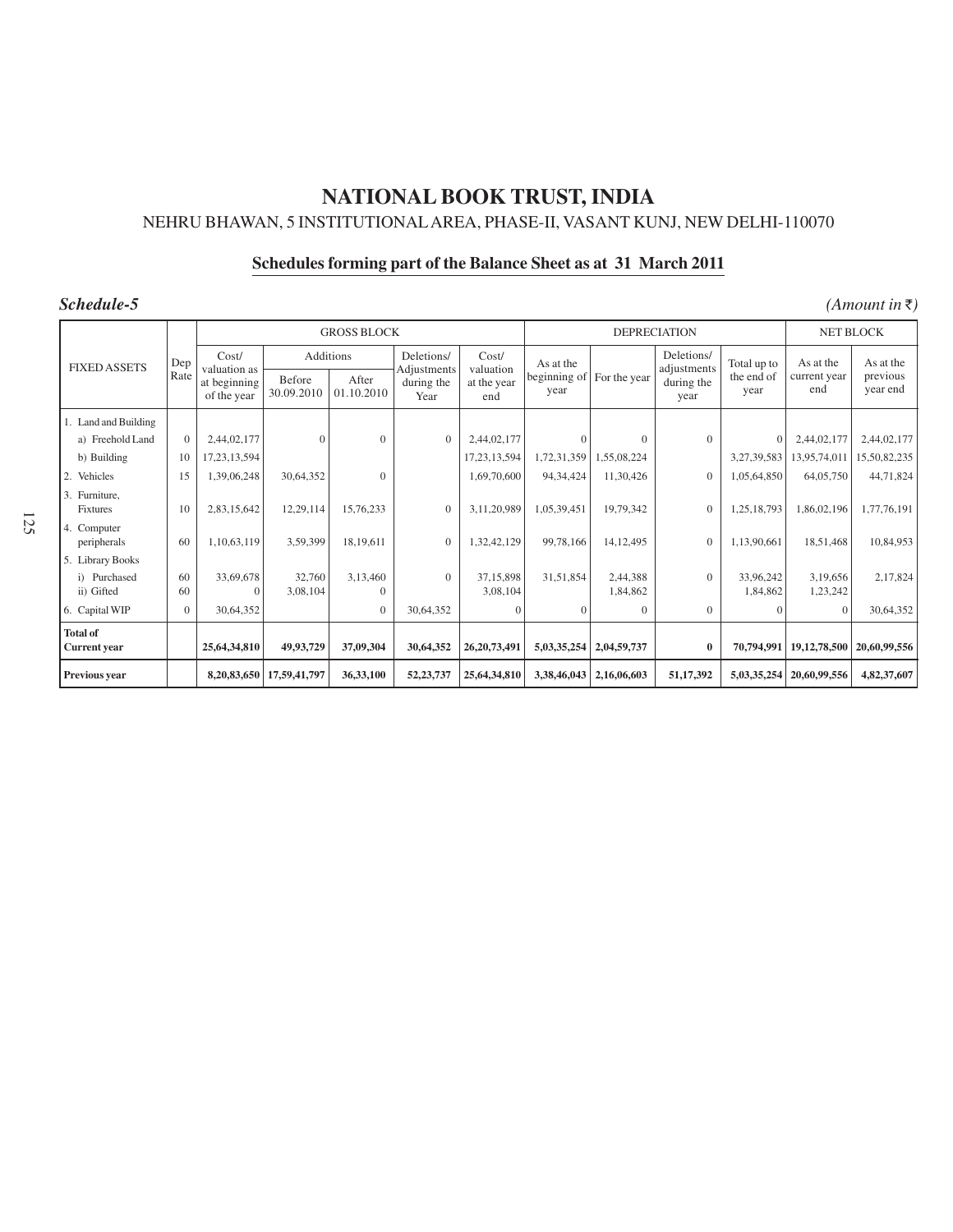NEHRU BHAWAN, 5 INSTITUTIONALAREA, PHASE-II VASANT KUNJ, NEW DELHI-110070

## **Schedules forming part of the Balance Sheet as at 31 March 2011**

| <b>Investments from</b><br><b>Earmarked Funds</b> | <b>Current Year</b> |          | <b>Previous Year</b> |          |  |
|---------------------------------------------------|---------------------|----------|----------------------|----------|--|
| Deposits with IDBI<br>a)                          | 2,00,000            |          | 2,00,000             |          |  |
| Deposits with UTI Bank<br>b)                      | 10,000              |          | 10,000               |          |  |
| Kisan Vikas Patra<br>C)                           | 2,50,000            |          | 2,50,000             |          |  |
| <b>PNB Housing Finance</b><br>d)                  | 50,000              |          | 50,000               |          |  |
| <b>TOTAL</b>                                      |                     | 5,10,000 |                      | 5,10,000 |  |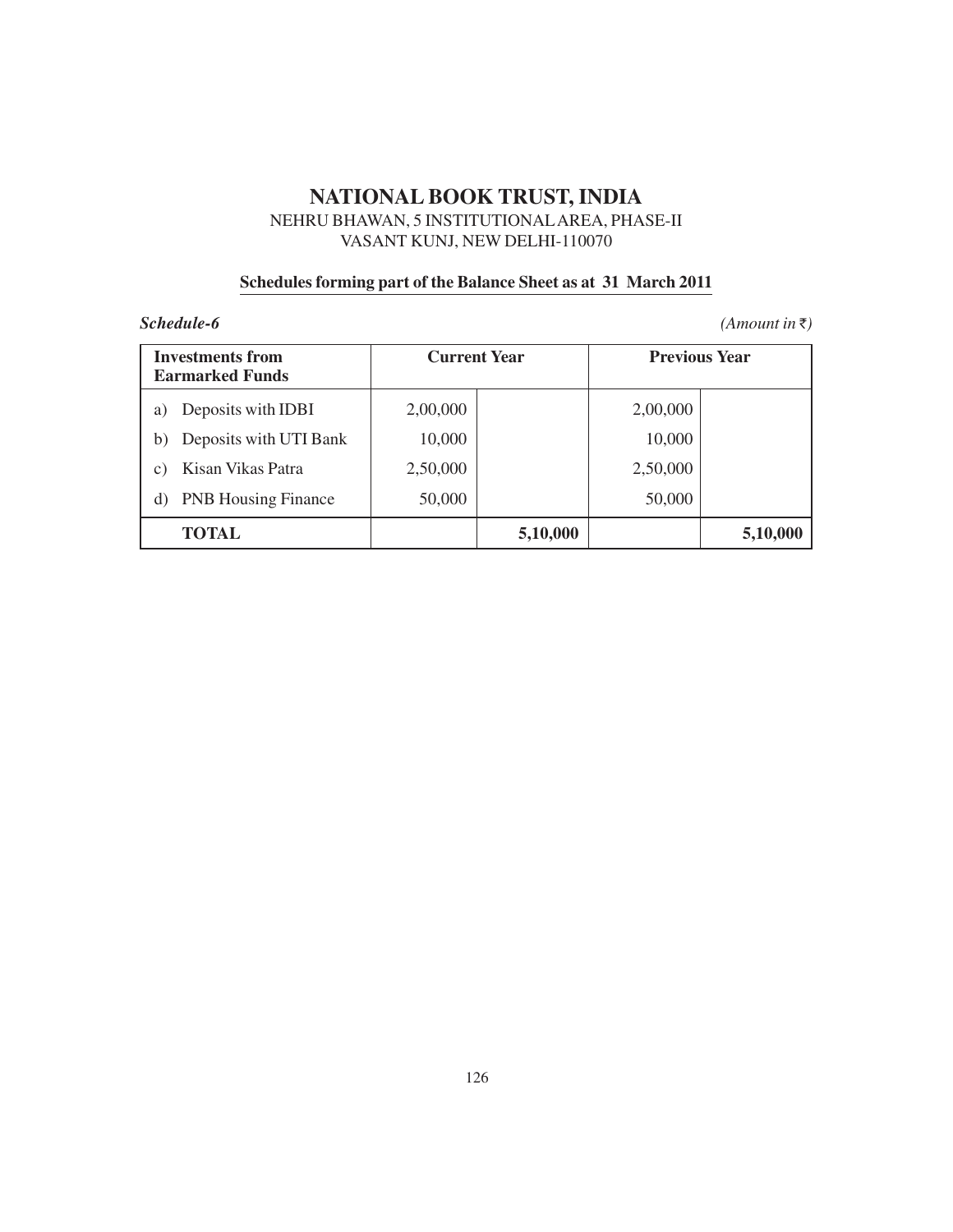## NEHRU BHAWAN, 5 INSTITUTIONALAREA, PHASE-II VASANT KUNJ, NEW DELHI-110070

## **Schedules forming part of Balance Sheet as at 31 March 2011**

|                      | <b>Current Assets, Loans, Advances</b>                                                              | <b>Current Year</b>                |              | <b>Previous Year</b>               |              |  |
|----------------------|-----------------------------------------------------------------------------------------------------|------------------------------------|--------------|------------------------------------|--------------|--|
| $\mathbf{A}$ .<br>1. | <b>Inventories:</b><br>Stock-in-Trade                                                               |                                    |              |                                    |              |  |
|                      | <b>Finished Goods</b><br><b>Raw Materials</b>                                                       | 13, 10, 49, 106<br>4, 37, 35, 836  |              | 13,47,76,959<br>2,26,60,555        |              |  |
| 2.                   | <b>Sundry Debtors:</b><br>(i) Debit Outstanding<br>(ii) Security Deposits Recoverable               | 4,70,79,123<br>17,50,153           |              | 3, 11, 14, 188<br>57,75,284        |              |  |
| 3.                   | <b>Cash balance in hand</b>                                                                         |                                    |              |                                    |              |  |
| $\overline{4}$ .     | <b>Bank balances</b><br>With scheduled banks<br>In Savings A/c                                      | 8, 18, 31, 087                     |              | 34893730                           |              |  |
|                      | <b>TOTAL(A)</b>                                                                                     |                                    | 30,54,45,305 |                                    | 22,92,20,716 |  |
| <b>B.</b><br>1.      | Loans:<br>Staff                                                                                     | 68,80,468                          |              | 54,91,226                          |              |  |
| 2.                   | <b>Advances and other Amounts</b><br>recoverable in Cash or in kind<br>or for Value to be received: |                                    |              |                                    |              |  |
|                      | On Capital Account<br>a)<br>Pre-Payments<br>b)<br>Others<br>$\mathbf{c}$ )                          | 55,86,406<br>24,000<br>7,34,60,402 |              | 25,86,406<br>24,000<br>2,72,55,379 |              |  |
| 3.                   | <b>Interest accrued:</b><br>On loans and advances<br>a)<br>On fixed deposits<br>b)                  | 49,88,443                          |              | 45,93,113<br>18,171                |              |  |
|                      | TOTAL(B)                                                                                            |                                    | 9,09,39,719  |                                    | 3,99,68,295  |  |
|                      | TOTAL (A+B)                                                                                         |                                    | 39,63,85,024 |                                    | 26,91,89,011 |  |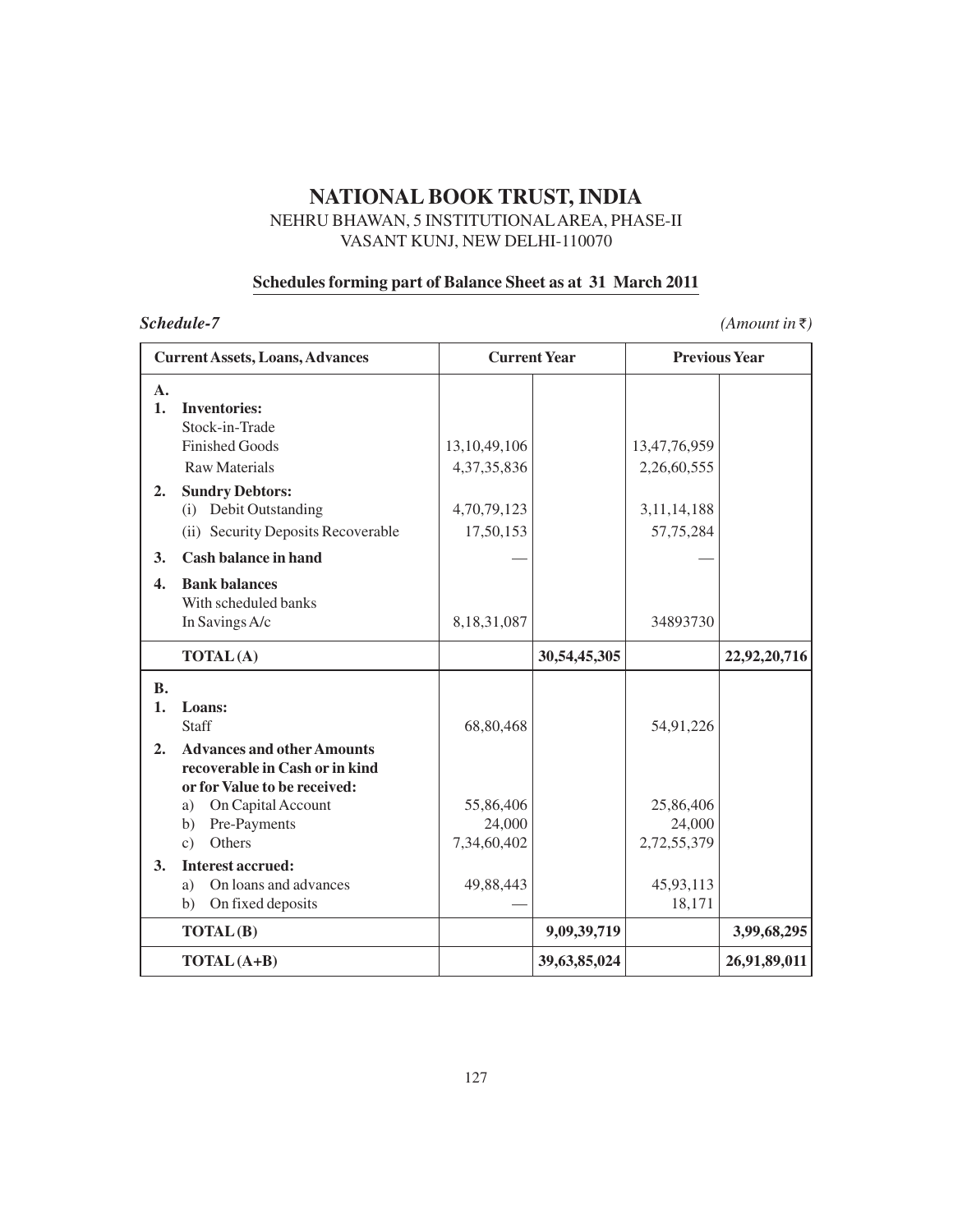## NEHRU BHAWAN, 5 INSTITUTIONALAREA, PHASE-II VASANT KUNJ, NEW DELHI-110070

# **Schedules forming part of Income & Expenditure Account for the year ended 31 March 2011**

#### **(Amount in**  $\bar{\tau}$ **)**

| <b>Income from Sales/ Services</b>                                                                                                  | <b>Current Year</b>         |                              | <b>Previous Year</b> |                                |  |
|-------------------------------------------------------------------------------------------------------------------------------------|-----------------------------|------------------------------|----------------------|--------------------------------|--|
| 1. Income from Sales<br><b>Sale of Finished Goods</b><br><b>Cash Sales</b><br>a)<br><b>Credit Sales</b><br>b)<br>Less: Sales Return | 2,97,37,942<br>26,79,90,262 | 29,77,28,204<br>$-20,58,260$ | 31434505<br>72276895 | 10,37,11,400<br>$-16, 17, 628$ |  |
| TOTAL                                                                                                                               |                             | 29,56,69,944                 |                      | 10,20,93,772                   |  |

*(Amount in*  $\bar{\tau}$ **)** 

| <b>Grants/Subsidies</b> | <b>Current Year</b> |                 | <b>Previous Year</b> |  |  |
|-------------------------|---------------------|-----------------|----------------------|--|--|
| 1. Central Government   |                     |                 |                      |  |  |
| Non-Plan<br>a)          | 11,71,05,522        | 22, 29, 77, 574 |                      |  |  |
| Plan                    | 9, 10, 81, 826      | 8, 39, 79, 236  |                      |  |  |
| c) North-Eastern Region | 1,08,74,145         |                 |                      |  |  |
| TOTAL                   | 21,90,61,493        |                 | 30,69,56,810         |  |  |

| <b>Income from Royalty</b><br><b>Publications etc.</b> | <b>Current Year</b> |       | <b>Previous Year</b> |  |
|--------------------------------------------------------|---------------------|-------|----------------------|--|
| 1. Income from Royalty                                 |                     | 6.750 |                      |  |
| <b>TOTAL</b>                                           |                     | 6,750 |                      |  |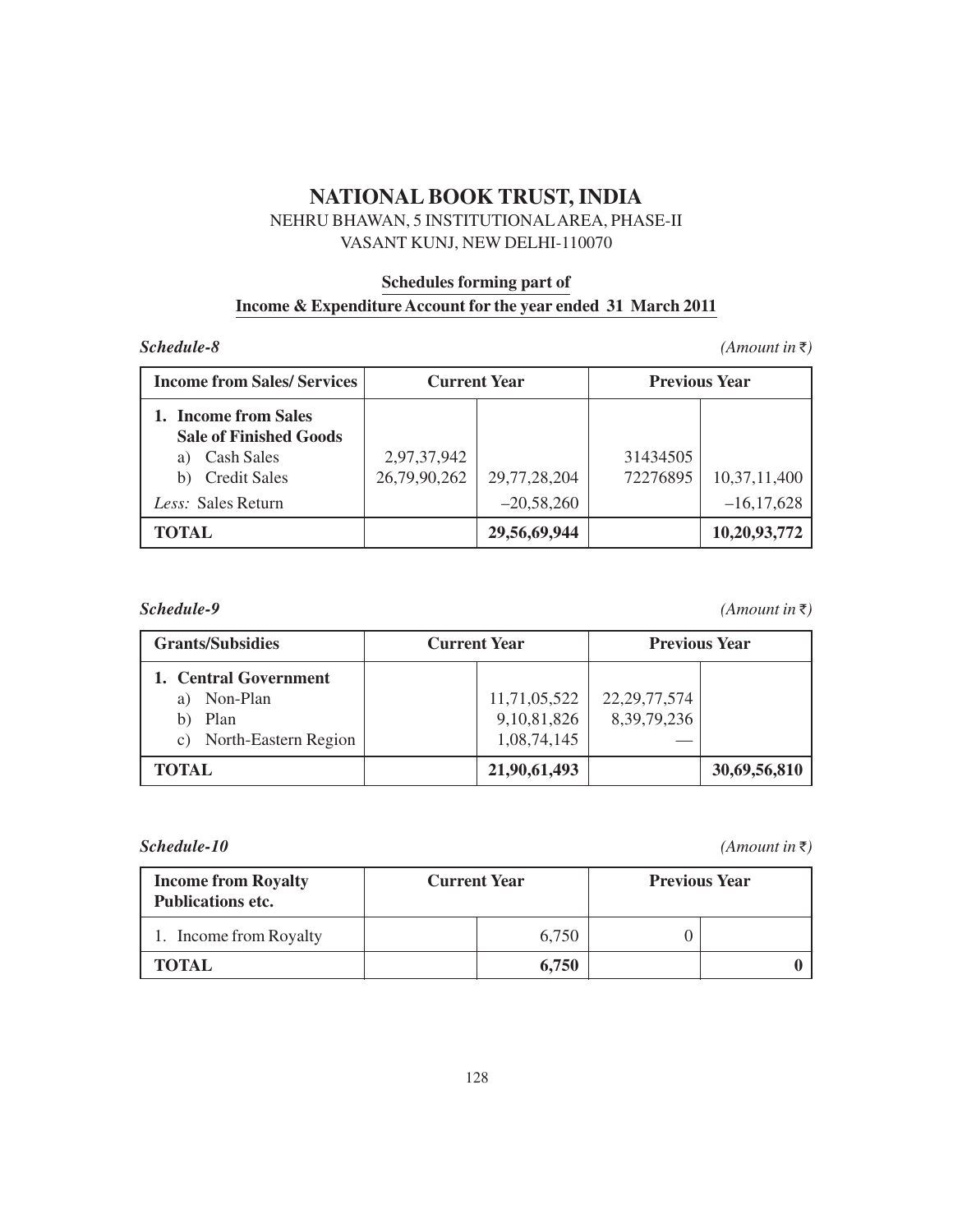## NEHRU BHAWAN, 5 INSTITUTIONALAREA, PHASE-II VASANT KUNJ, NEW DELHI-110070

# **Schedules forming part of Income & Expenditure Account for the year ended 31 March 2011**

#### *(Amount in*  $\bar{\tau}$ **)**

|          | <b>Interest Earned</b>                                                  | <b>Current Year</b> |          | <b>Previous Year</b> |           |
|----------|-------------------------------------------------------------------------|---------------------|----------|----------------------|-----------|
|          | On Demand Deposits with<br><b>Scheduled Banks</b>                       |                     |          |                      |           |
| 2.<br>3. | On Savings Accounts with<br><b>Scheduled Banks</b><br>Accrued Interest: | 3,84,458            |          | 9,06,176             |           |
|          | a) On Bank Deposits<br>b) Loans to Staff                                | 5,76,924            |          | 18,171<br>4,73,767   |           |
|          | <b>TOTAL</b>                                                            |                     | 9,61,382 |                      | 13,98,114 |

 **(Amount in**  $\bar{\tau}$ **)** 

| <b>Income from World Book Fair</b> |                        | <b>Current Year</b> |           | <b>Previous Year</b> |             |
|------------------------------------|------------------------|---------------------|-----------|----------------------|-------------|
|                                    | Rent of stall/stand    | 26,72,997           |           | 8,16,03,900          |             |
|                                    | Sale of Fair Directory | 140                 |           | 3,54,680             |             |
|                                    | Cost of Tender         |                     |           | 23,500               |             |
|                                    | <b>Others</b>          |                     |           | 1,079,222            |             |
|                                    | <b>TOTAL</b>           |                     | 26,73,137 |                      | 8,30,61,302 |

 **(Amount in**  $\bar{\tau}$ **)** 

| Other Miscellaneous Income | <b>Current Year</b> |             | <b>Previous Year</b> |           |
|----------------------------|---------------------|-------------|----------------------|-----------|
| Miscellaneous Income       | 88.25.435           |             | 57,06,467            |           |
| I TOTAL                    |                     | 88, 25, 435 |                      | 57,06,467 |

| <b>Increase/Decrease in stock of finished Goods</b> |                                                              | <b>Current Year</b>             |              | <b>Previous Year</b>         |             |
|-----------------------------------------------------|--------------------------------------------------------------|---------------------------------|--------------|------------------------------|-------------|
| a)<br>$\mathsf{h}$                                  | Closing Stock—Finished Goods<br>Opening Stock—Finished Goods | 13, 10, 49, 106<br>13,47,76,959 |              | 13,47,76,959<br>10,93,96,812 |             |
|                                                     | Decrease $(b - a)$                                           |                                 | $-37,27,853$ |                              | 2,53,80,147 |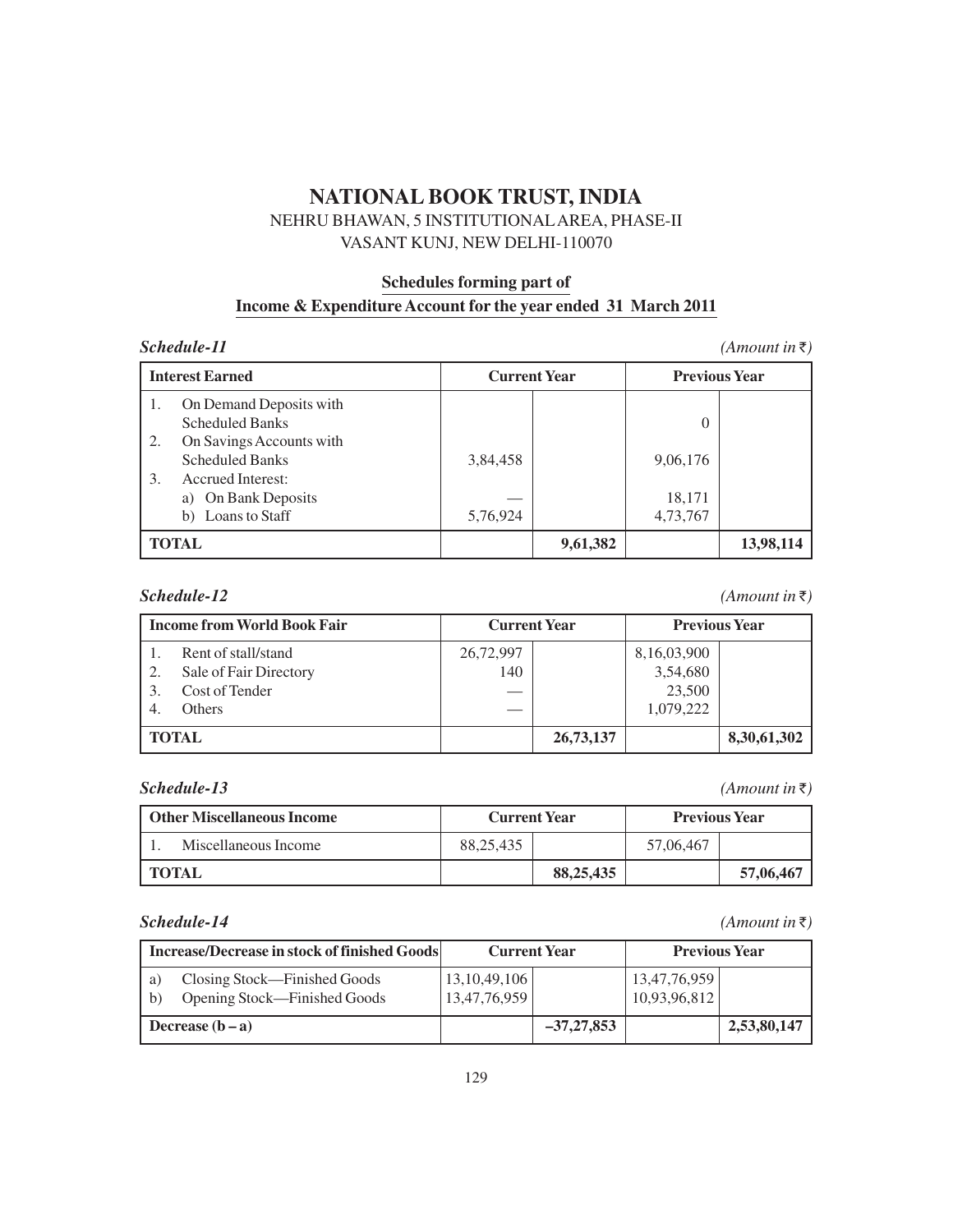## NEHRU BHAWAN, 5 INSTITUTIONALAREA, PHASE-II VASANT KUNJ, NEW DELHI-110070

# **Schedules forming part of Income & Expenditure Account for the year ended 31 March 2011**

| <b>Establishment Expenses</b>                                    | <b>Current Year</b> |              |             | <b>Previous Year</b> |  |
|------------------------------------------------------------------|---------------------|--------------|-------------|----------------------|--|
| a) Pay & Allowances                                              | 8,35,69,959         |              | 8,17,96,740 |                      |  |
| Newspaper reimbursement<br>b)                                    | 24,109              |              | 18,398      |                      |  |
| Medical Reimbursement<br>c)                                      | 32,18,055           |              | 41,71,631   |                      |  |
| Pension<br>d)                                                    | 1,45,78,315         |              | 1,18,07,489 |                      |  |
| <b>Overtime Allowances</b><br>e)                                 | 1,54,665            |              | 1,50,863    |                      |  |
| Allowances and Bonus<br>f)                                       |                     |              | 6,97,518    |                      |  |
| Contractual Labour<br>g)                                         | 89,96,028           |              | 88,91,282   |                      |  |
| Contribution to CGHS<br>h)                                       | 41,98,077           |              | 4,06,482    |                      |  |
| Trust contribution fund to Pension Fund<br>$\overline{1}$        | 7,36,458            |              | 5,89,469    |                      |  |
| Leave Salary & Pension Contribution Paid<br>$\mathbf{j}$         | 33,269              |              | 2,82,448    |                      |  |
| k) Leave Salary & Pension Contribution                           |                     |              |             |                      |  |
| Received                                                         | $-269,161$          |              | $-4,02,683$ |                      |  |
| Expenses on employees, retirement and<br>1)<br>terminal benefits |                     |              |             |                      |  |
| <b>Accrued Gratuity</b><br>$\ddot{1}$                            | 45,77,506           |              | 98,02,425   |                      |  |
| ii) Accumulated Leave Encashment                                 | 28,53,004           |              | 22,58,852   |                      |  |
| m) Commutation of Pension                                        | 33,72,154           |              | 61,38,683   |                      |  |
| <b>CPC</b> Arrear<br>n)                                          |                     |              | 1,82,26,443 |                      |  |
| <b>CPC</b> Arrear<br>$\Omega$                                    |                     |              | 22,73,537   |                      |  |
| <b>Staff Welfare Expenses</b><br>p)                              | 85,803              |              | 2,11,605    |                      |  |
| Provision for Salary-March, 2011<br>q)                           | 87,72,637           |              | 86,30,800   |                      |  |
| Provision for Pension-March, 2011<br>r)                          | 15, 13, 415         |              | 10,84,601   |                      |  |
| Travelling & Conveyance<br>S)                                    | 25,31,434           |              | 11,40,403   |                      |  |
| Liabilities for the year 2010<br>t)                              |                     |              | 2,93,455    |                      |  |
| Outstanding liabilties cleared<br>u)                             | $-401227$           |              | $-1,00,388$ |                      |  |
| <b>TOTAL</b>                                                     |                     | 13,85,44,500 |             | 15,83,70,053         |  |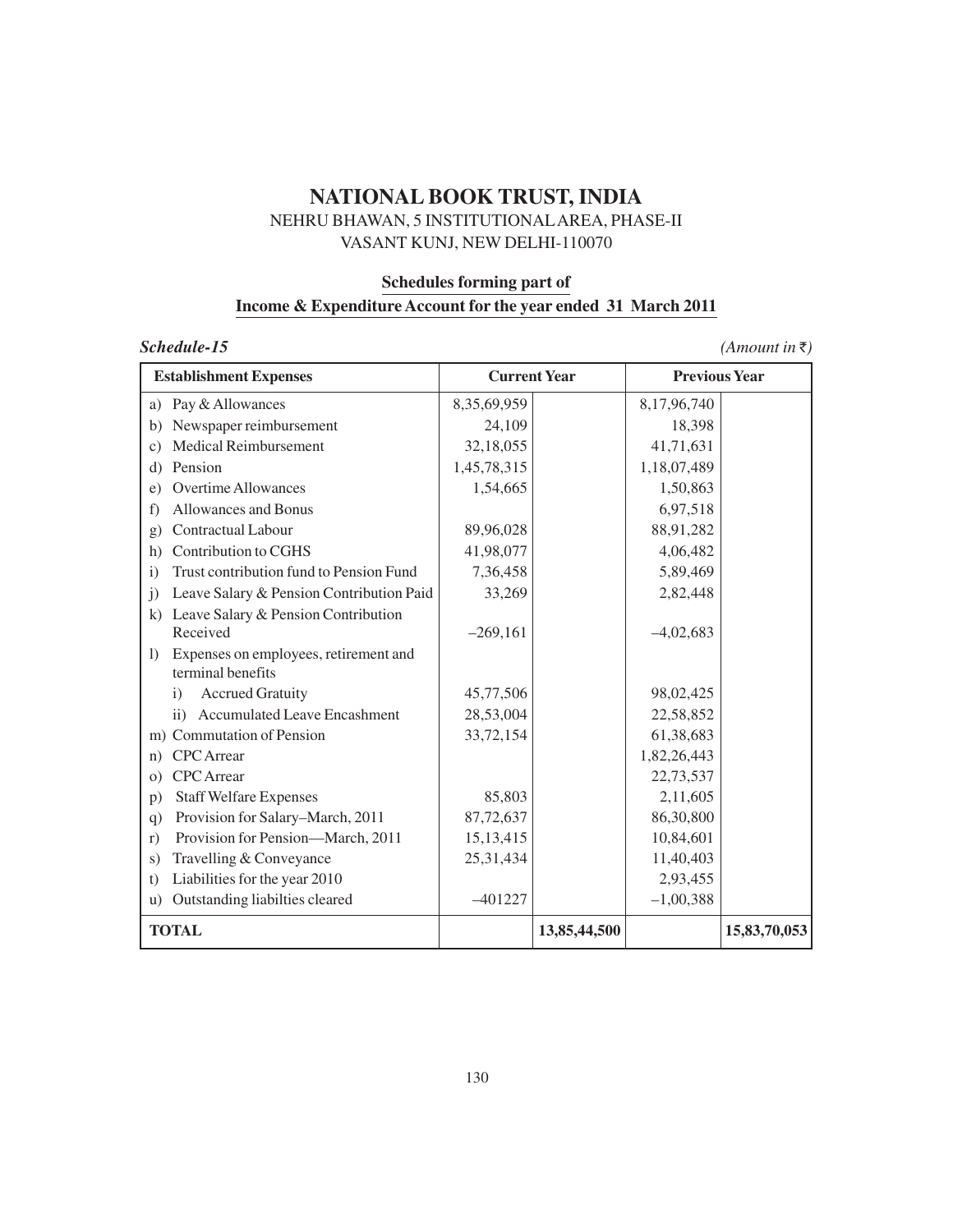## NEHRU BHAWAN, 5 INSTITUTIONALAREA, PHASE-II VASANT KUNJ, NEW DELHI-110070

# **Schedules forming part of Income & Expenditure Account for the year ended 31 March 2011**

## **(Amount in**  $\bar{z}$ **)**

| <b>Other Administrative Expenses</b>                               |                                      | <b>Current Year</b> |             | <b>Previous Year</b> |             |
|--------------------------------------------------------------------|--------------------------------------|---------------------|-------------|----------------------|-------------|
| Rent, Insurance and Maintenance<br>a)<br>of Building               |                                      | 125,58,648          |             | 91,97,598            |             |
| Electricity & Water<br>b)                                          |                                      | 51,78,060           |             | 43,91,730            |             |
| Recovery of Water & Electricity<br>$\mathcal{C}$ )                 |                                      | $-2,016$            |             | $-2,016$             |             |
| Postage, Telephone and<br>$\rm d)$<br><b>Communication Charges</b> |                                      | 17,90,332           |             | 13,01,333            |             |
| Recovery of Telephone Charges<br>e)                                |                                      |                     |             |                      |             |
| <b>Auditors Remuneration</b><br>f)                                 |                                      | 43,282              |             | 1,32,664             |             |
| g)                                                                 | Vehicles running and maintenance     | 11,90,641           |             | 23,70,531            |             |
| h)<br>Liveries                                                     |                                      | 1,72,449            |             | 1,36,814             |             |
| Printing and Stationery Expenses<br>$\mathbf{i}$                   |                                      | 21,23,841           |             | 24,51,690            |             |
| $\mathbf{j}$                                                       | Newspapers & Periodicals-NBT         | 2,03,472            |             | 1,27,473             |             |
| $\bf k)$                                                           | Newspapers & Periodicals-NCCL        | 15,715              |             | 8,319                |             |
| Legal and Recruitment Charges<br>$\left( \right)$                  |                                      | 17,51,161           |             | 9,65,492             |             |
| <b>Bank Charges</b><br>m)                                          |                                      | 70,773              |             | 34,656               |             |
| n)<br>Equipments                                                   | Repairs & Maintenance of Furniture & | 9,82,491            |             | 13,66,363            |             |
| Expenditure on FC, EC & BOT<br>$\circ$ )                           |                                      | 2,82,143            |             | 4,33,297             |             |
| <b>TOTAL</b>                                                       |                                      |                     | 2,63,60,992 |                      | 2,29,15,944 |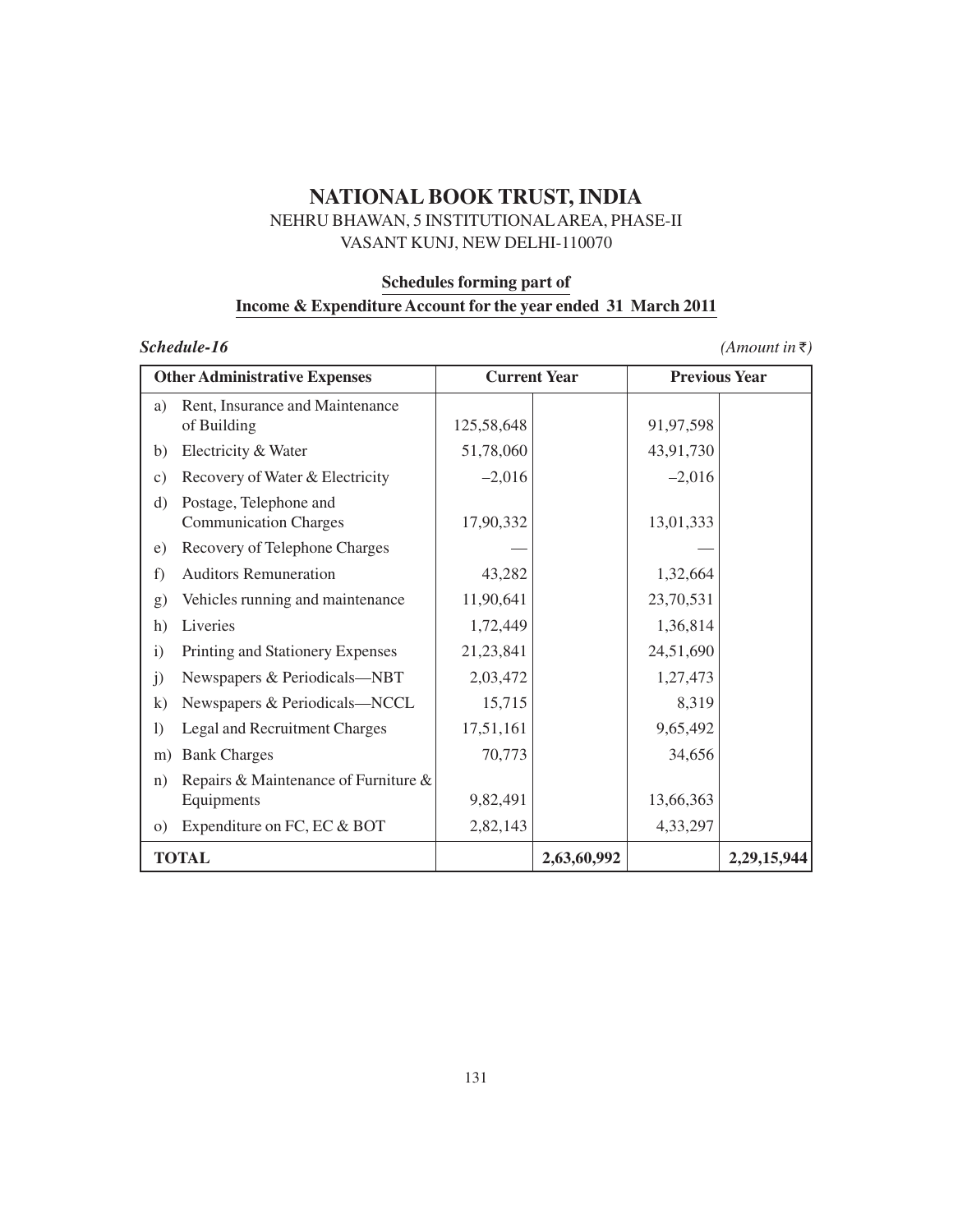## NEHRU BHAWAN, 5 INSTITUTIONALAREA, PHASE-II VASANT KUNJ, NEW DELHI-110070

#### **Schedules forming part of**

# **Income & Expenditure Account for the year ended 31 March 2011**

|                  | <b>Expenditure on Publishing Activities</b>      |              | <b>Current Year</b>            | <b>Previous Year</b> |                |
|------------------|--------------------------------------------------|--------------|--------------------------------|----------------------|----------------|
| a)               | Cost of Paper consumed                           |              |                                |                      |                |
|                  | - Opening Balance                                | 2,26,60,555  |                                | 2,36,34,843          |                |
|                  | - Add: Purchases                                 | 12,43,57,521 |                                | 4,71,18,727          |                |
|                  |                                                  | 14,70,18,076 |                                | 7,07,53,570          |                |
|                  | - Less: Closing Stock                            |              | 4, 37, 35, 836 10, 32, 82, 240 | 2,26,60,555          | 4,80,93,015    |
| b)               | Printing Charges & Others                        |              | 4, 14, 28, 645                 |                      | 2,94,74,305    |
| $\mathbf{c})$    | <b>Editorial Expenses</b>                        |              | 29,20,678                      |                      | 29,83,149      |
| $\rm d)$         | Advertisement & Publicity                        |              | 8,30,079                       |                      | 9,73,685       |
| e)               | Royalty                                          |              | 44,62,419                      |                      | 43,79,657      |
| f)               | <b>Chemical Testing</b>                          |              | 1,63,301                       |                      | 1,27,232       |
| g)               | Packing & Forwarding                             |              | 22,95,219                      |                      | 40,25,560      |
| h)               | PPC Meeting                                      |              | 12,181                         |                      | 5,240          |
| $\mathbf{i}$     | Provisions for Printers' Bill 2010-11            |              | 1,55,57,894                    |                      | 36,71,351      |
| j)               | Creditors for the year 2010-11                   |              | 1,22,14,841                    |                      | 6,38,736       |
| $\bf k)$         | Royalty Payable 2010-11                          |              | 94,232                         |                      | 3,57,543       |
| $\left( \right)$ | Provisions for previous year bill                |              | $-36,71,351$                   |                      | $-93,348$      |
| m)               | Provisions for Printers' Bills-<br>previous year |              | $-6,38,736$                    |                      | $-61, 11, 916$ |
| n)               | Creditors for previous year                      |              |                                |                      | $-53,79,625$   |
|                  | <b>TOTAL</b>                                     |              | 17,89,51,642                   |                      | 8,31,44,584    |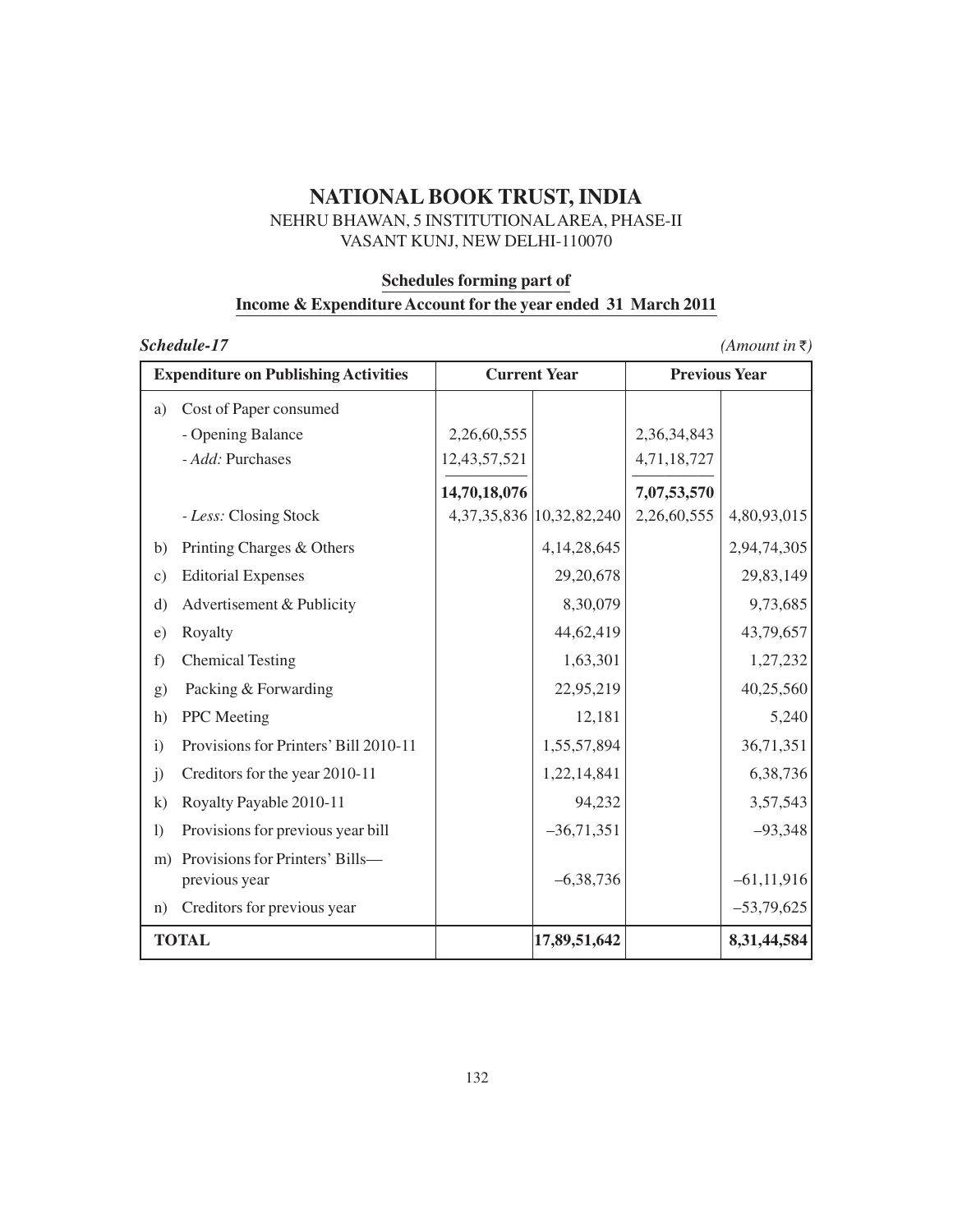## NEHRU BHAWAN, 5 INSTITUTIONALAREA, PHASE-II VASANT KUNJ, NEW DELHI-110070

#### **Schedules forming part of**

# **Income & Expenditure Account for the year ended 31 March 2011**

|  | Schedule-18 |  |
|--|-------------|--|
|  |             |  |

 $(Amount in \bar{z})$ 

| <b>Promotional Expenses</b> |                 | <b>Current Year</b>                                        |             | <b>Previous Year</b> |             |             |
|-----------------------------|-----------------|------------------------------------------------------------|-------------|----------------------|-------------|-------------|
| 1.                          |                 | <b>Plan Schemes:</b>                                       |             |                      |             |             |
|                             | a)              | <b>Regional Offices</b>                                    | 34,05,999   |                      | 20,78,177   |             |
|                             | b)              | Development Project-<br>North Eastern Region               | 1,13,88,941 |                      | 97,17,603   |             |
|                             | $\mathcal{C}$ ) | <b>Normal Promotional Activities</b>                       | 5,69,09,942 |                      | 3,15,98,422 |             |
|                             | d)              | <b>Sales Promotion Measures</b>                            | 1,12,34,070 |                      | 1,37,10,352 |             |
|                             | e)              | National Centre for Children's<br>Literature               | 24,63,931   |                      | 30, 33, 735 |             |
|                             | f)              | <b>Book Export Promotion Activities</b>                    | 1,69,59,502 |                      | 54,29,859   |             |
|                             | g)              | Nehru Bhawan                                               | 18,09,000   |                      | 4,73,890    |             |
|                             | h)              | Subsidy                                                    | 81,252      |                      | 6,36,093    |             |
|                             | $\ddot{1}$      | Punjabi Language Project                                   | 24,16,246   |                      | 59,974      |             |
|                             | j)              | Organising of short-term<br>training courses on Publishing | 15,29,361   |                      |             |             |
|                             | k)              | Financial Assistance to Voluntary<br>Organisation          | 1,20,11,501 |                      | 1,15,83,522 |             |
|                             | $\Gamma$        | Golden Jubilee Celebration                                 |             |                      | 7,18,176    |             |
|                             | m)              | Youth Readership Survey                                    | 6,85,450    |                      | 77,50,000   |             |
|                             |                 | <b>TOTAL</b>                                               |             | 12,08,95,195         |             | 8,67,89,803 |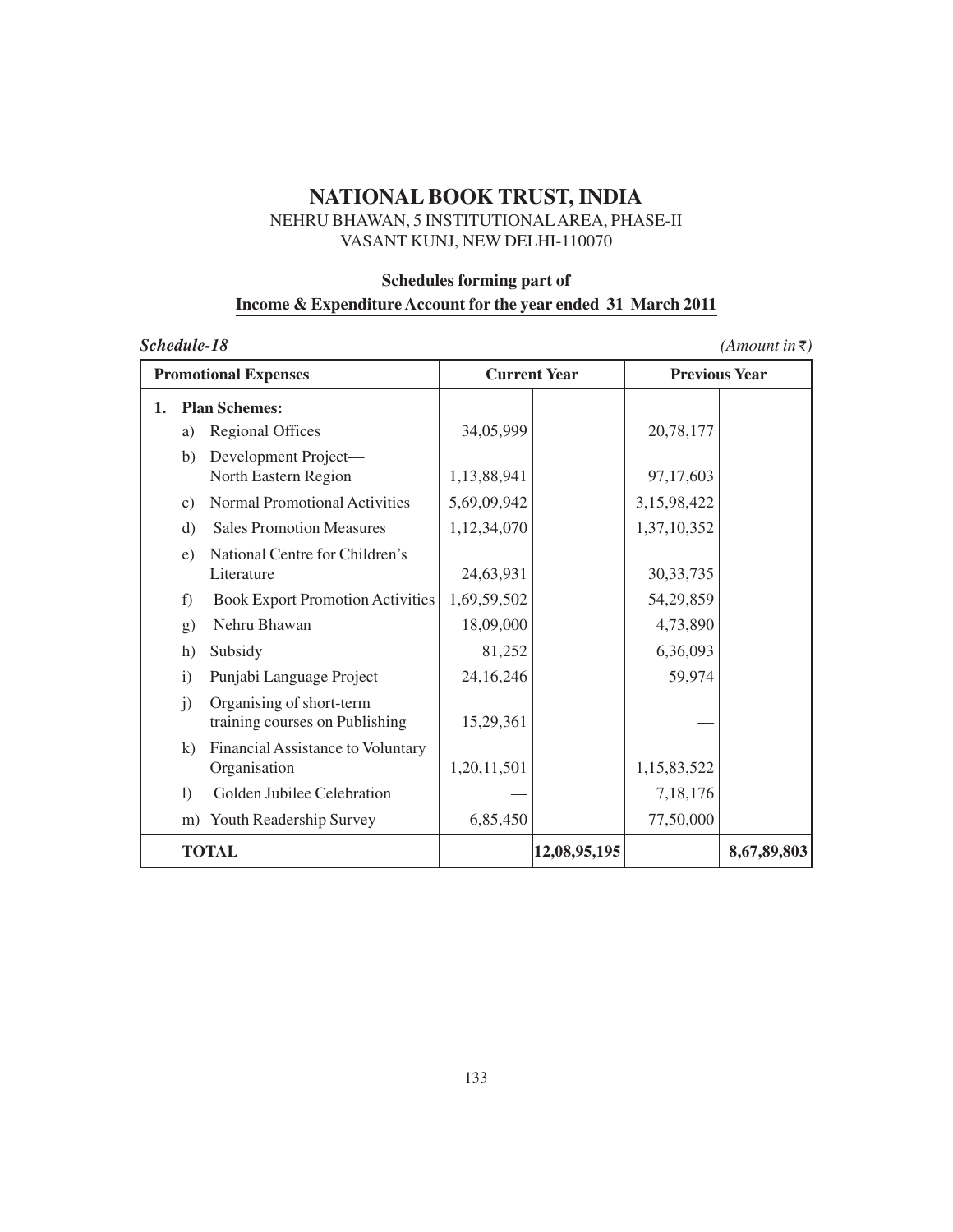## NEHRU BHAWAN, 5 INSTITUTIONALAREA, PHASE-II VASANT KUNJ, NEW DELHI-110070

#### **Schedules forming part of**

# **Income & Expenditure Account for the year ended 31 March 2011**

| <b>Expenditure for World Book Fair</b> |                                                | <b>Current Year</b> |           | <b>Previous Year</b> |              |
|----------------------------------------|------------------------------------------------|---------------------|-----------|----------------------|--------------|
| 1.                                     | License Fee - ITPO                             | 27,52,565           |           | 12,92,54,804         |              |
| 2.                                     | <b>Construction of Stall</b>                   |                     |           | 1,03,79,239          |              |
| 3.                                     | Electrification & Installation<br>of PA System |                     |           | 1,70,860             |              |
| 4.                                     | Packing & Forwarding                           |                     |           | 29,760               |              |
| 5.                                     | Contractual staff & Guides                     | 3,06,318            |           | 5,95,119             |              |
| 6.                                     | Hiring of Vehicles/Conveyance                  |                     |           | 10,49,809            |              |
| 7.                                     | Incentive                                      | 5,000               |           | 25,000               |              |
| 8.                                     | Refreshment                                    | 45,883              |           | 6,97,259             |              |
| 9.                                     | Publicity                                      | 2,36,125            |           | 11,78,931            |              |
| 10.                                    | Firefighting                                   |                     |           | 1,85,022             |              |
| 11.                                    | Telephone                                      | 27,817              |           | 2,23,489             |              |
| 12.                                    | Postage                                        | 1,85,420            |           | 61,036               |              |
| 13.                                    | Purchase of kits                               | 6,550               |           | 3,23,775             |              |
| 14.                                    | Inaugural function                             |                     |           | 80,104               |              |
| 15.                                    | <b>Floral Decoration</b>                       |                     |           | 53,036               |              |
| 16.                                    | Architect fee                                  |                     |           | 1,32,396             |              |
| 17.                                    | Hiring of furniture                            |                     |           | 3,50,197             |              |
| 18.                                    | Security & Sanitation                          |                     |           |                      |              |
| 19.                                    | Inaugural function                             |                     |           |                      |              |
| 20.                                    | Cultural Exchange Programme                    |                     |           |                      |              |
| 21.                                    | Misc. Expenses                                 |                     |           | 1,09,304             |              |
|                                        | <b>TOTAL</b>                                   |                     | 35,65,678 |                      | 14,48,99,140 |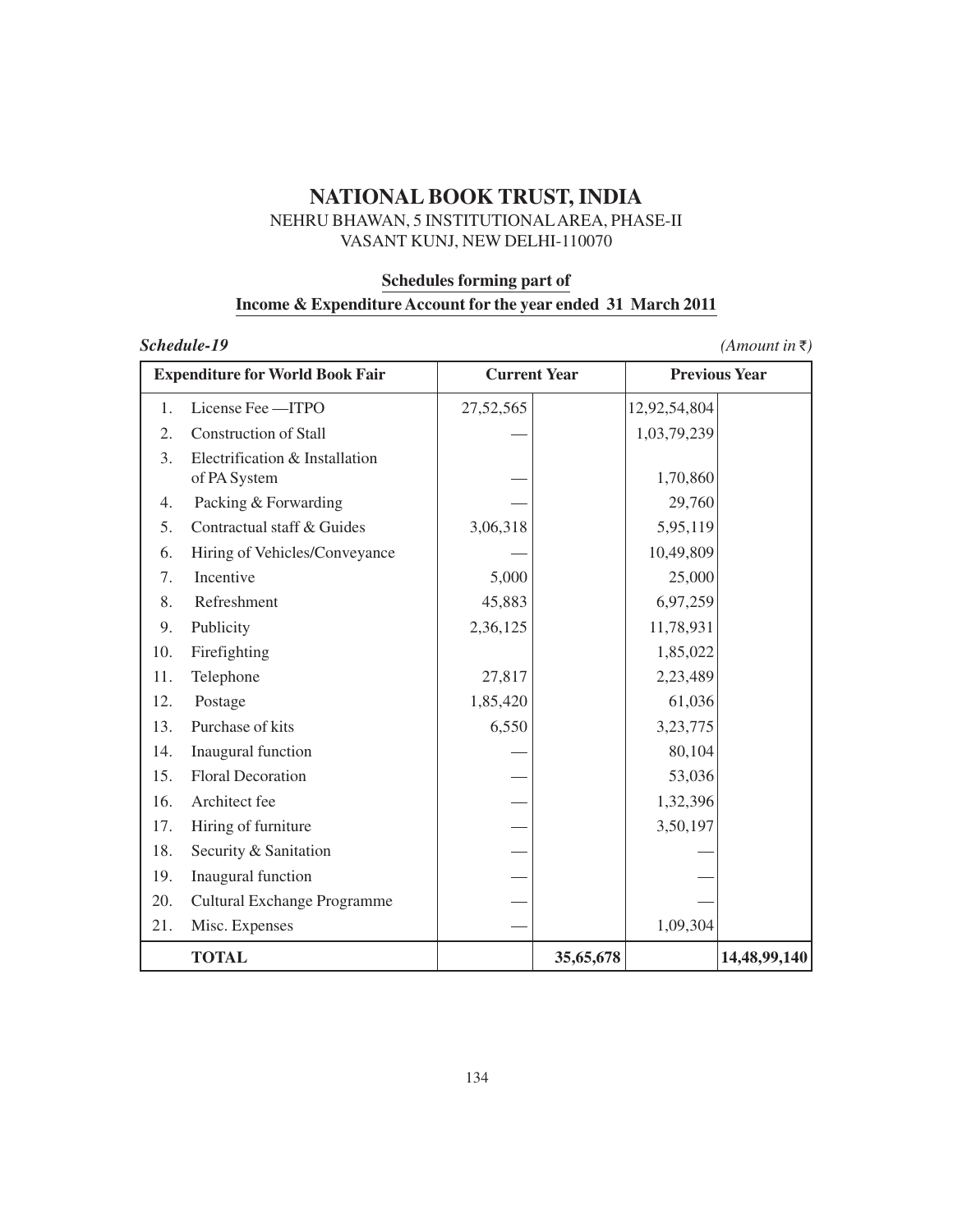NEHRU BHAWAN, 5 INSTITUTIONALAREA, PHASE-II VASANT KUNJ, NEW DELHI-110070

## **Schedules forming part of the Accounts for the period ended 31 March 2011**

## *Schedule-20*—**SIGNIFICANT ACCOUNTING POLICIES**

## **1. ACCOUNTING CONVENTION**

The financial statements are prepared on the basis of historical cost convention, unless otherwise stated and on the accrual method of accounting.

## **2. INVENTORY VALUATION**

Raw materials and finished good are valued at lower of cost and net realizable value.

### **3. INVESTMENTS**

- 3.1 Investments classified as "long term investments" are carried at cost.
- 3.2 Investments classified as "Current" are carried at lower of cost and fair value. Provision for shortfall in the value of such investments is made for each investment considered individually and not on a global basis.
- 3.3 Cost includes acquisition expenses like brokerage, transfer stamps.

### **4. FIXED ASSETS**

Fixed Assets are stated at cost of acquisition inclusive of inward freight, duties and taxes and incidental and direct expenses related to acquisition.

## **5. DEPERCIATION**

- 5.1 Depreciation is provided on Written Down Value Method as per rates specified in the Income Tax Act 1961 and as per Income Tax Rules 1962 as amended from time to time.
- 5.2 In respect of additions to/deductions from Fixed Assets during the year, Depreciation is considered on pro-rata basis.
- 5.3 Assets costing Rs.5000.00 or less each are fully provided.

### **6. ACCOUNTING FOR SALES**

Sales are net of Sales Returns, rebate and trade discount.

### **7. GOVERNMENT GRANTS / SUBSIDIES**

7.1 Government grants of the nature of contribution towards capital cost of setting up projects are treated as Capital Reserve.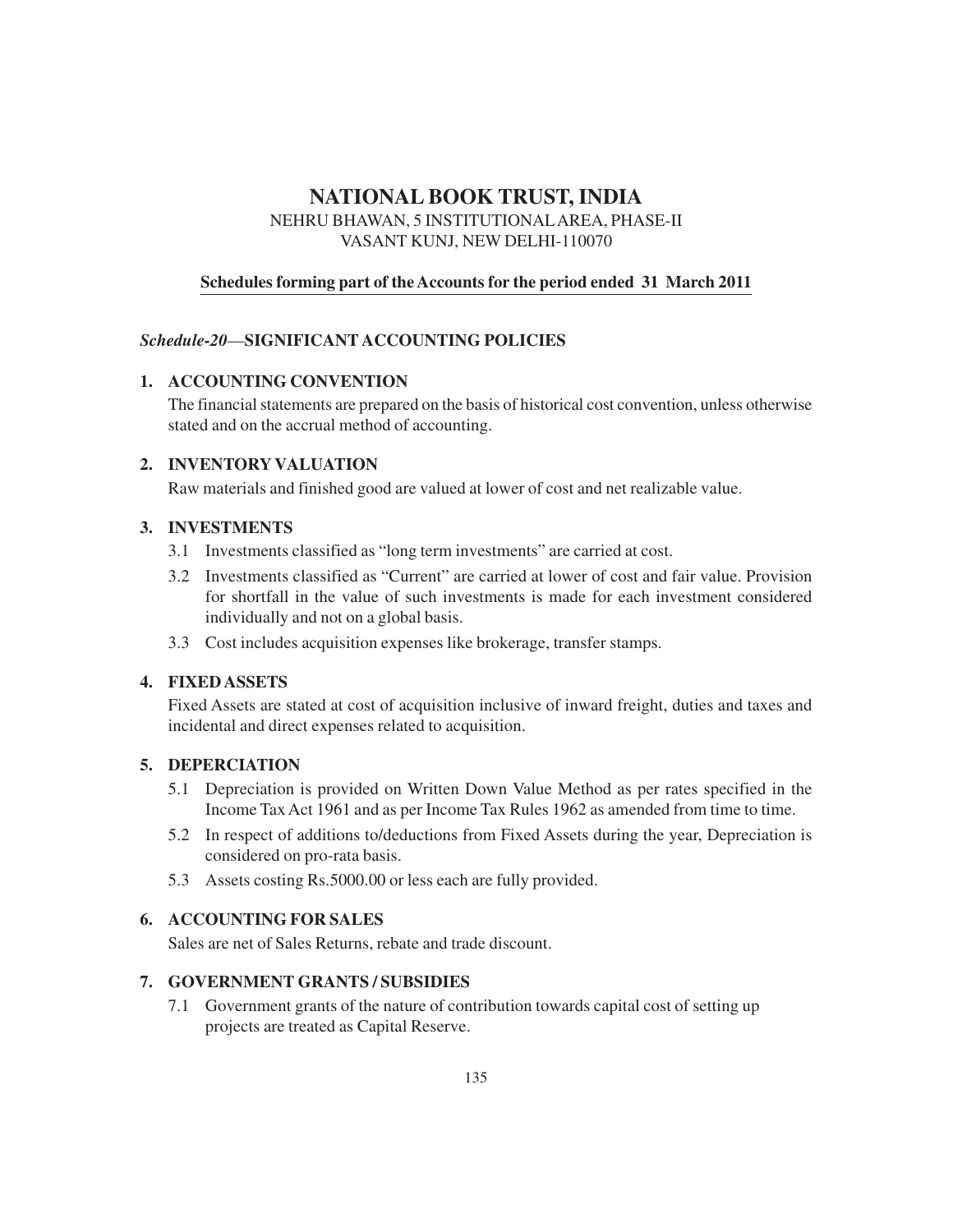7.2 Government grants are accounted on realization basis.

#### **8. FOREIGN CURRENCY TRANSACTIONS**

Transactions denominated in foreign Currency are accounted at the exchange rate prevailing at the date of the transaction.

### **9. LEASE**

Lease rentals are expensed with reference to Lease terms.

### **10. RETIREMENT BENEFITS**

- 10.1 Liability towards gratuity payable on death/retirement of employees is accrued based on actuarial valuation.
- 10.2 Provision for accumulated Leave Encashment benefit to the employees is accrued and computed on the assumption that employees are entitled to receive the benefits as at each year-end.

### **11. REVENUE RECOGNITION**

Revenue is recognized only when the books have been dispatched from NBT Godown and the purchaser has become legally liable to pay.

#### **12. ACCOUNTING FOR ANNUAL MAINTENANCE CONTRACTS**

Annual Maintenance Contracts are accounted for at the time of making actual payment.

#### **13. GENERAL PROVIDENT FUND ACCOUNT**

General Provident Fund account is not merged in the main account. However, a set of the account is annexed for reference.

## **14. ACCOUNTING FOR ROYALTY PAYMENTS**

The Trust publishes books in various languages and under various series. As per the approved policy of Royalty, the Trust pays 50% of the total Royalty due to the Author immediately on publication of a title. This payment is treated as an Advance Royalty and is adjusted against the Royalty accruing annually to the Author in the subsequent years. After this advance is fully adjusted against Sales Royalty, the balance 50% Royalty is released based on the annual quantum of sale of the title.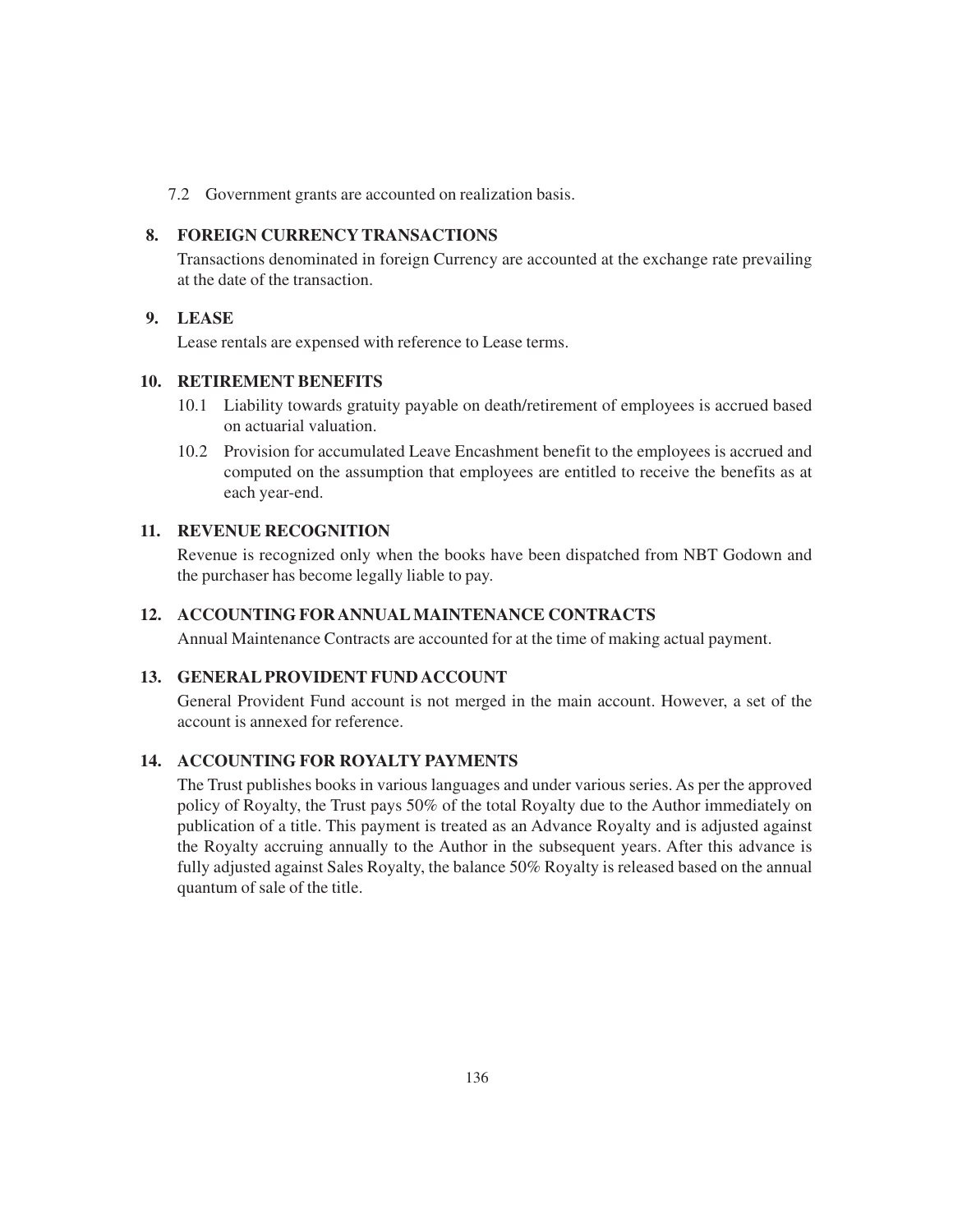NEHRU BHAWAN, 5 INSTITUTIONALAREA, PHASE-II VASANT KUNJ, NEW DELHI-110070

#### **Schedules forming part of the Accounts for the period ended 31 March 2011**

#### *Schedule-21*—**NOTES**

#### **1. CURRENTASSETS, LOANS AND ADVANCES**

In the opinion of the Management, the Current Assets, Loans and Advances have a value of realization in the ordinary course of business, equal at least to the aggregate amount shown in the Balance Sheet.

#### **2. TAXATION**

In view of there being no taxable income under Income Tax Act, 1961, no provision for Income Tax has been considered necessary.

#### **3. ESTABLISHMENT EXPENSES**

The Establishment Expenses as per Receipts & Payments Account are  $\bar{\tau}$  1398.39 lakh as compared to previous year amount of  $\bar{\tau}$  1459.07 lakh i.e. a decrease of 4.16% because during the year 2009-10, the Trust paid 60% arrears on implementation of recommendations of the Sixth Central Pay Commission. However, the amount in Income and Expenditure A/c has worked out to  $\bar{\tau}$  1385.45 lakh as against  $\bar{\tau}$  1583.70 lakh of previous year and has marked a decrease of 12.52% due to the reason recorded above.

#### **4. PUBLISHING EXPENSES**

The Publishing expenditure for the current financial year is  $\bar{\tau}$  1789.52 lakh as against  $\bar{\tau}$  831.45 lakh of previous year which marks an increase of 115.23% because during the year 2010-11, the Trust received a number of bulk Sales Orders and the required titles had to be published to execute these time-bound orders. Moreover, publishing expenditure is directly linked with Sale of Trust's publications and the income from Sale during the Current Financial Year is  $\bar{\tau}$  2956.70 lakh as against  $\bar{\tau}$  1020.94 lakh of previous year which also has an increase of 189.61%.

### **5. PHYSICALVERIFICATION OF FIXED ASSETS**

Physical verification of Fixed Assets has been conducted during the year and no discrepancies were noticed.

- 6. Corresponding figures for the previous year have been re-grouped, re-arranged wherever necessary.
- 7. Schedule 1 to 21 are annexed to and form an integral part of the Balance Sheet as at 31 March 2011 and the Income and Expenditure Account for the year ended on that date.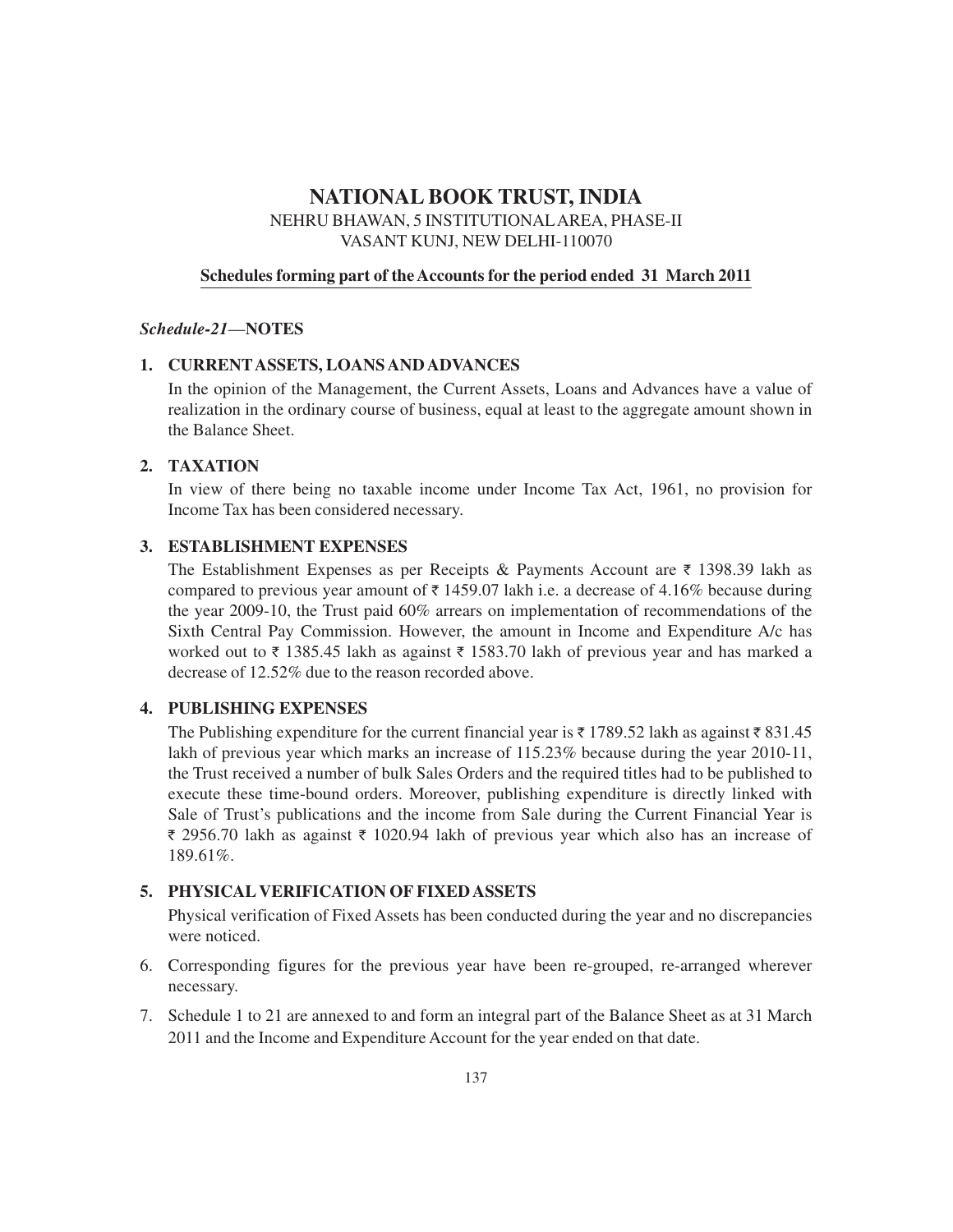# NEHRU BHAWAN, 5 INSTITUTIONALAREA, PHASE-II, VASANT KUNJ, NEW DELHI-110070

# **Details of Grants Received during the year 2010-11 and unspent balance as on 31 March 2011**

 $(A$ *mount in*  $\bar{\tau}$ )

| <b>Head</b>  | Opening<br><b>Balance</b> | <b>Grants</b><br><b>Received</b><br>during the<br>year | <b>Total</b><br><b>Grants</b> | <b>Received</b><br>from own<br>sources | <b>Total</b><br><b>Reciepts</b> | Capital<br><b>Expenditure</b> | Revenue<br><b>Expenditure</b> | <b>Total</b><br><b>Expenditure</b> | <b>Unspent</b><br><b>Balance</b><br>as on<br>31.3.2011 |
|--------------|---------------------------|--------------------------------------------------------|-------------------------------|----------------------------------------|---------------------------------|-------------------------------|-------------------------------|------------------------------------|--------------------------------------------------------|
|              | 2                         | 3                                                      | 4                             | 5                                      | 6                               | $\overline{7}$                | 8                             | 9                                  | 10                                                     |
| Non-Plan     | 5.39.903                  | 16.01.60.000                                           | 16.06.99.903                  | 28, 52, 38, 525                        | 44,59,38,428                    | 39,17,640                     | 40,23,44,047                  | 40.62.61.687                       | 3,96,76,741                                            |
| Plan         | 1,26,92,530               | 8,61,07,470                                            | 9.88.00.000                   | 78,90,200                              | 10.66.90.200                    | 17,21,041                     | 9,89,72,026                   | 10.06.93.067                       | 59,97,133                                              |
| Plan-NE      |                           | 1.09.00.000                                            | 1.09.00.000                   | 5,14,796                               | 1.14.14.796                     |                               | 1,13,88,941                   | 1,13,88,941                        | 25,855                                                 |
| <b>TOTAL</b> | 1,32,32,433               |                                                        | 25,71,67,470   27,03,99,903   | 29, 36, 43, 521                        | 56,40,43,424                    | 56,38,681                     | 51,27,05,014 51,83,43,695     |                                    | 4.56,99,729                                            |

# **RECEIPTS**

| <b>NON-PLAN</b>                  |              |                 | <b>PLAN</b>                              |            |
|----------------------------------|--------------|-----------------|------------------------------------------|------------|
| Sale of Books                    |              | 27,99,76,218    | Normal Promotional Activities            | 72,90,760  |
| Maintenance                      |              | 4,27,189        | Development Project—North Eastern Region | 5, 14, 796 |
| <b>Interest on Bank Deposits</b> |              | 4,02,629        | <b>Book Publishing Courses</b>           | 4,11,500   |
| Interest on Loan Received        |              | 1,81,594        | <b>Sales Promotion Measures</b>          | 1,87,940   |
| Recoveries of Loans              |              | 15,77,758       |                                          |            |
| World Book Fair                  |              | 26,73,137       |                                          |            |
|                                  | <b>TOTAL</b> | 28, 52, 38, 525 | <b>TOTAL</b>                             | 84,04,996  |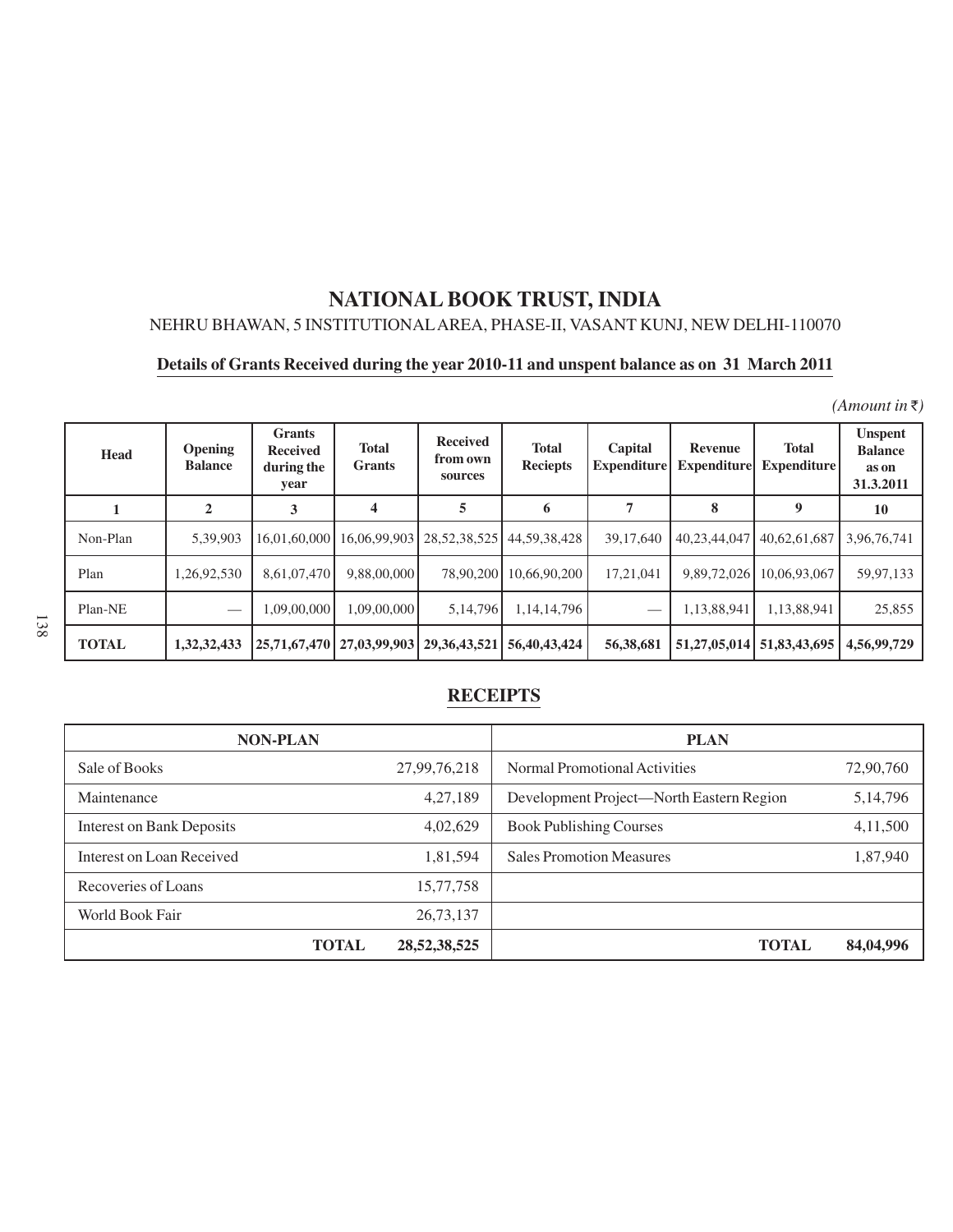## NEHRU BHAWAN, 5 INSTITUTIONALAREA, PHASE-II, VASANT KUNJ, NEW DELHI-110070

#### **GENERAL PROVIDENT FUND**

#### **Receipts & Payments Account for the year ended 31 March 2011**

| <b>RECEIPTS</b> |                           |                 |                       | <b>PAYMENTS</b>  |                            |                 |                        |
|-----------------|---------------------------|-----------------|-----------------------|------------------|----------------------------|-----------------|------------------------|
| S.No.           | <b>Particulars</b>        | <b>Schedule</b> | Amount $(\bar{\tau})$ | S.No.            | <b>Particulars</b>         | <b>Schedule</b> | Amount $(\bar{\zeta})$ |
| 1.              | <b>Opening Balance</b>    |                 | 74, 76, 226. 18       | 1.               | <b>Advances to Staff</b>   |                 | 24,78,836.00           |
| 2.              | Subscriptions             | A               | 1,53,58,885.00        | 2.               | Withdrawals/Final Payments |                 | 1,72,18,014.00         |
| 3.              | Refund of Advances        | B               | 19,57,416.00          | 3.               | Investments                | E               | 2,45,78,383.00         |
| 4.              | Redemption of Investments | $\mathcal{C}$   | 1,62,50,000.00        | $\overline{4}$ . | <b>Bank Charges</b>        |                 | 750.00                 |
| 5.              | Interest                  | D               | 39,78,993.00          | 5.               | <b>Closing Balance</b>     |                 | 7,45,537.18            |
|                 |                           | <b>TOTAL</b>    | 4,50,21,520.18        |                  |                            | <b>TOTAL</b>    | 4,50,21,520.18         |

**(Shyam Lal Kori) (Dinesh Sharma) (Farida M. Naik) (Satish Kumar)** *Accounts Officer Assistant Director Jt. Director (A&F) Director*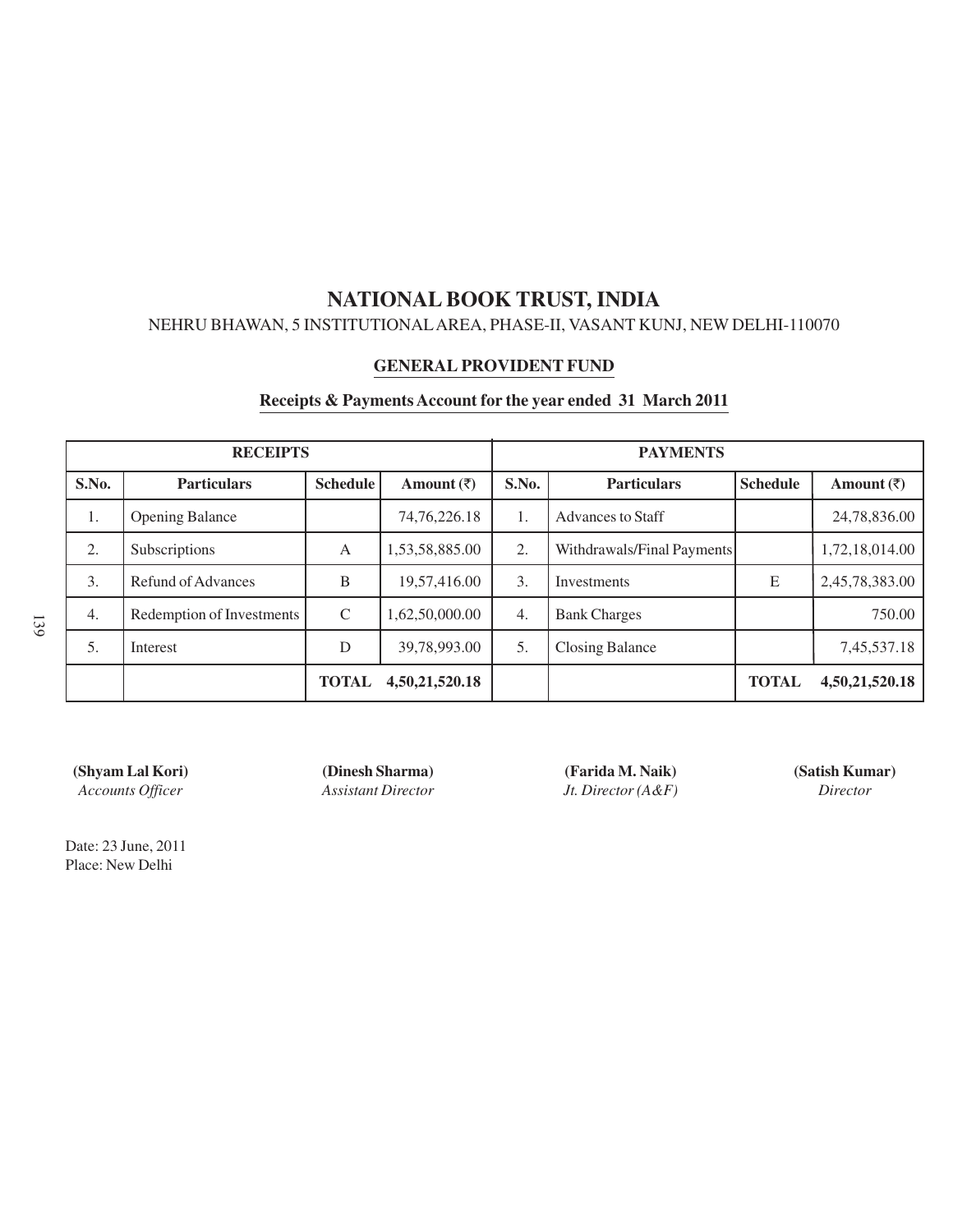## NEHRU BHAWAN, 5 INSTITUTIONALAREA, PHASE-II, VASANT KUNJ, NEW DELHI-110070

#### **GENERAL PROVIDENT FUND**

#### **Balance Sheet as at 31 March 2011**

| <b>LIABILITIES</b>                                              | Amount $(\overline{\zeta})$ |                 | <b>ASSETS</b>                                | Amount $(\overline{\zeta})$ |                |
|-----------------------------------------------------------------|-----------------------------|-----------------|----------------------------------------------|-----------------------------|----------------|
| Liabilities including subscription &<br>interest as on 1.4.2010 |                             | 6,41,41,746.00  | Investment as on 1.4.2010<br>(Schedule 'F')  | 5,23,86,021.00              |                |
|                                                                 |                             |                 | <i>Add:</i> Investment made during year      | 2,45,78,383.00              |                |
|                                                                 |                             |                 | Less: Encashment                             | 1,62,50,000.00              | 6,07,14,404.00 |
| <i>Add:</i> Subscription during the year                        | 1,53,58,885.00              |                 | Advance recoverable as on 1.4.2010           | 23,38,817.00                |                |
| Add: Interest credited during the year                          | 48,84,868.00                |                 | <i>Add:</i> Advances granted during the year | 24,78,836.00                |                |
| Less: Withdrawals                                               | 1,72,18,014.00              | 30,25,739.00    | Less: Amount recovered during<br>the year    | 19,57,416.00                | 28,60,237.00   |
| <i>Add:</i> Excess of Imcome over<br>Expenditure                |                             | 24, 31, 384. 18 | <b>Accrued Interest</b>                      |                             | 52,78,691.00   |
|                                                                 |                             |                 | Cash at Bank                                 |                             | 7,45,537.18    |
|                                                                 | <b>TOTAL</b>                | 6,95,98,869.18  |                                              | <b>TOTAL</b>                | 6,95,98,869.18 |
|                                                                 |                             |                 |                                              |                             |                |

**(Shyam Lal Kori) (Dinesh Sharma) (Farida M. Naik) (Satish Kumar)** *Accounts Officer Assistant Director Jt. Director (A&F) Director*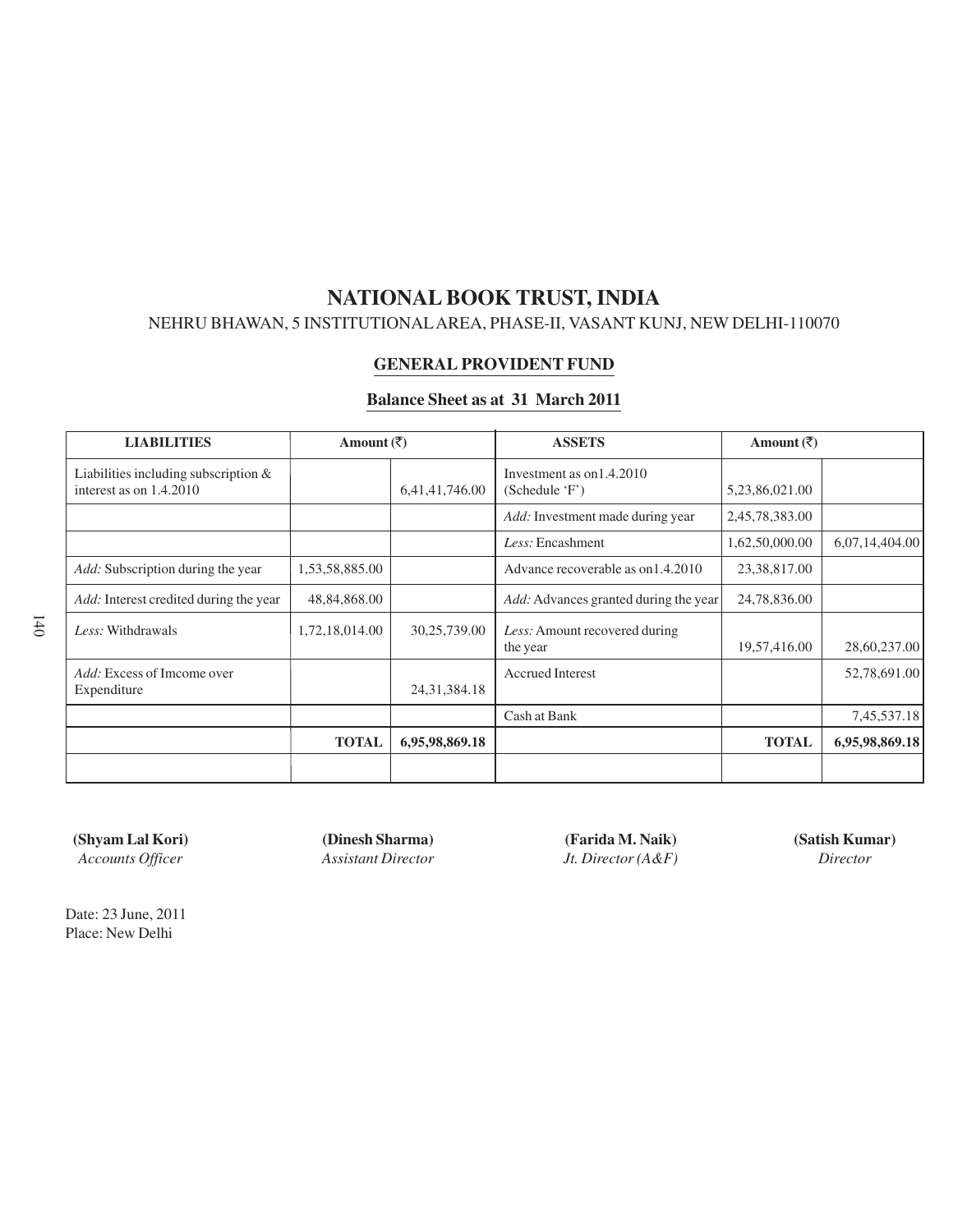'NEHRU BHAWAN'

### 5 INSTITUTIONALAREA, PHASE-II, VASANT KUNJ, NEW DELHI-110070

## **FINALAUDIT REPORT OF THE COMPTROLLER AND AUDITOR GENERAL OF INDIA ON THE ACCOUNTS OF NATIONAL BOOK TRUST FOR THE YEAR ENDED 31 MARCH 2011 AND REPLIES OF THE TRUST THEREON**

| S.No. | <b>Audit Observations</b>                                                                                                                                                                                                                                                                                                                                                                                                                                                                                                                                                                                                                                                                                  | <b>Trust's Replies</b>                 |
|-------|------------------------------------------------------------------------------------------------------------------------------------------------------------------------------------------------------------------------------------------------------------------------------------------------------------------------------------------------------------------------------------------------------------------------------------------------------------------------------------------------------------------------------------------------------------------------------------------------------------------------------------------------------------------------------------------------------------|----------------------------------------|
| 1.    | <b>Introduction:</b><br>We have audited the attached Balance Sheet of<br>National Book Trust (NBT) as at 31 March 2011<br>and the Income & Expenditure Account/<br>Receipts & Payments Account for the year ended<br>on that date under Section $20(1)$ of the<br>Comptroller and Auditor General's (Duties,<br>Powers & Conditions of Service) Act, 1971.<br>The audit has been entrusted for the period upto<br>2012-13. These financial statements include the<br>accounts of three regional centres of the NBT.<br>These financial statements are the responsibility<br>of the Trust's management. Our responsibility<br>is to express an opinion on these financial<br>statements based on our audit. | Statement of facts, needs no comments. |
| 2.    | This Separate Audit Report contains the<br>comments of the Comptroller and Auditor<br>General of India (CAG) on the accounting<br>treatment only with regard to classification,<br>conformity with the best accounting practices,<br>accounting standards and disclosure norms, etc.<br>Audit observations on financial transactions with<br>regard to compliance with the Law, Rules &<br>Regulations (Propriety and Regularity) and<br>efficiency-cum-performance aspects, etc., if any<br>are reported through Inspection Reports/CAG's<br>Audit Reports separately.                                                                                                                                    | Statement of facts, needs no comments. |
| 3.    | We have conducted our audit in accordance with<br>auditing standards generally accepted in India.<br>These standards require that we plan and<br>perform the audit to obtain reasonable assurance                                                                                                                                                                                                                                                                                                                                                                                                                                                                                                          | Statement of facts, needs no comments. |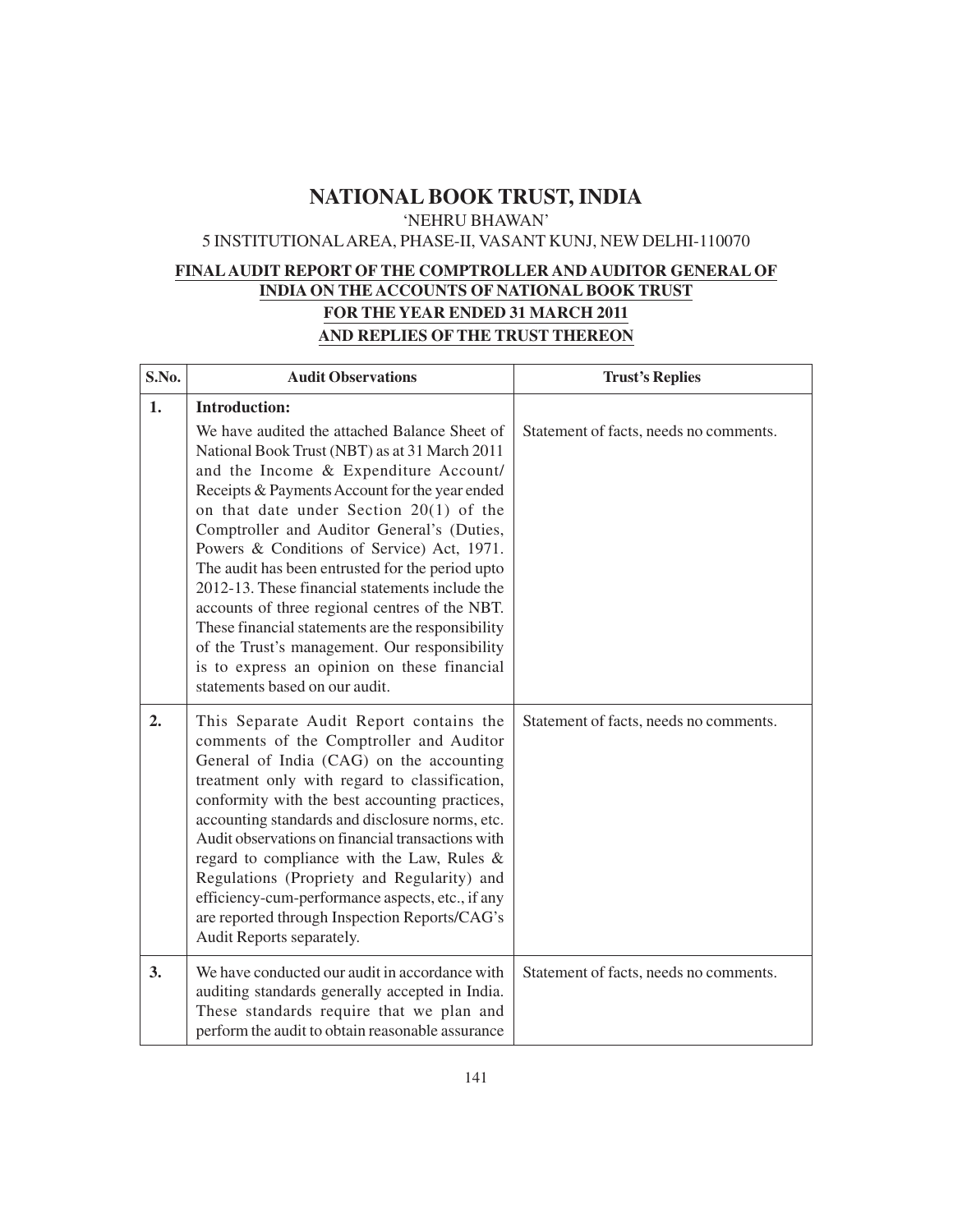|                    | about whether the financial statements are free<br>from material misstatements. An audit includes<br>examining on a test basis, evidences supporting<br>the amounts and disclosure in the financial<br>statements. An audit also includes assessing the<br>accounting principles used and significant |                                                                                                                                                                                                                                                                                                                                                                                                                                |
|--------------------|-------------------------------------------------------------------------------------------------------------------------------------------------------------------------------------------------------------------------------------------------------------------------------------------------------|--------------------------------------------------------------------------------------------------------------------------------------------------------------------------------------------------------------------------------------------------------------------------------------------------------------------------------------------------------------------------------------------------------------------------------|
|                    | estimates made by management as well as<br>evaluating the overall presentation of financial<br>statements. We believe that our audit provides a<br>reasonable basis for our opinion.                                                                                                                  |                                                                                                                                                                                                                                                                                                                                                                                                                                |
| $\mathbf{4}$<br>i. | Based on our audit, we report that:<br>We have obtained all the information and<br>explanations, which to the best of our knowledge<br>and belief were necessary for the purpose of<br>our audit.                                                                                                     | Statement of facts, needs no comments.                                                                                                                                                                                                                                                                                                                                                                                         |
| ii.                | The Balance Sheet and Income & Expenditure<br>Account/Receipts & Payments Account dealt<br>with by this report have been drawn up in the<br>format approved by the Government of India,<br>Ministry of Finance.                                                                                       |                                                                                                                                                                                                                                                                                                                                                                                                                                |
| iii.<br>iv.        | In our opinion, proper books of accounts and<br>other relevant records have been maintained by<br>the National Book Trust in so far as it appears<br>from our examination of such books.<br>We further report that:                                                                                   |                                                                                                                                                                                                                                                                                                                                                                                                                                |
| А.                 | <b>Balance Sheet</b>                                                                                                                                                                                                                                                                                  |                                                                                                                                                                                                                                                                                                                                                                                                                                |
|                    | <b>Liabilities</b><br>No provision had been made for pension liability<br>on actuarial valuation basis. The Trust has also<br>not disclosed about its pension payment policy.                                                                                                                         | Provision for Pension amounting to<br>Rs.1513415/- for the month of March 2011<br>payable in April 2011 was made under Item<br>B 4 of Schedule-4 of Balance Sheet.<br>However, with regard to payment of Pension,<br>the Trust follows the rules laid down under<br>CCS (Pension) Rules. As suggested by<br>Audit, care will be taken to disclose this fact<br>under Significant Accounting Policies from<br>the year 2011-12. |
| В.                 | <b>General</b><br>The Trust had not prepared the Income $\&$                                                                                                                                                                                                                                          | As suggested by Audit, Income and                                                                                                                                                                                                                                                                                                                                                                                              |
|                    | Expenditure account of GPF.                                                                                                                                                                                                                                                                           | Expenditure Account of GPF will be<br>prepared from the financial year 2011-12.                                                                                                                                                                                                                                                                                                                                                |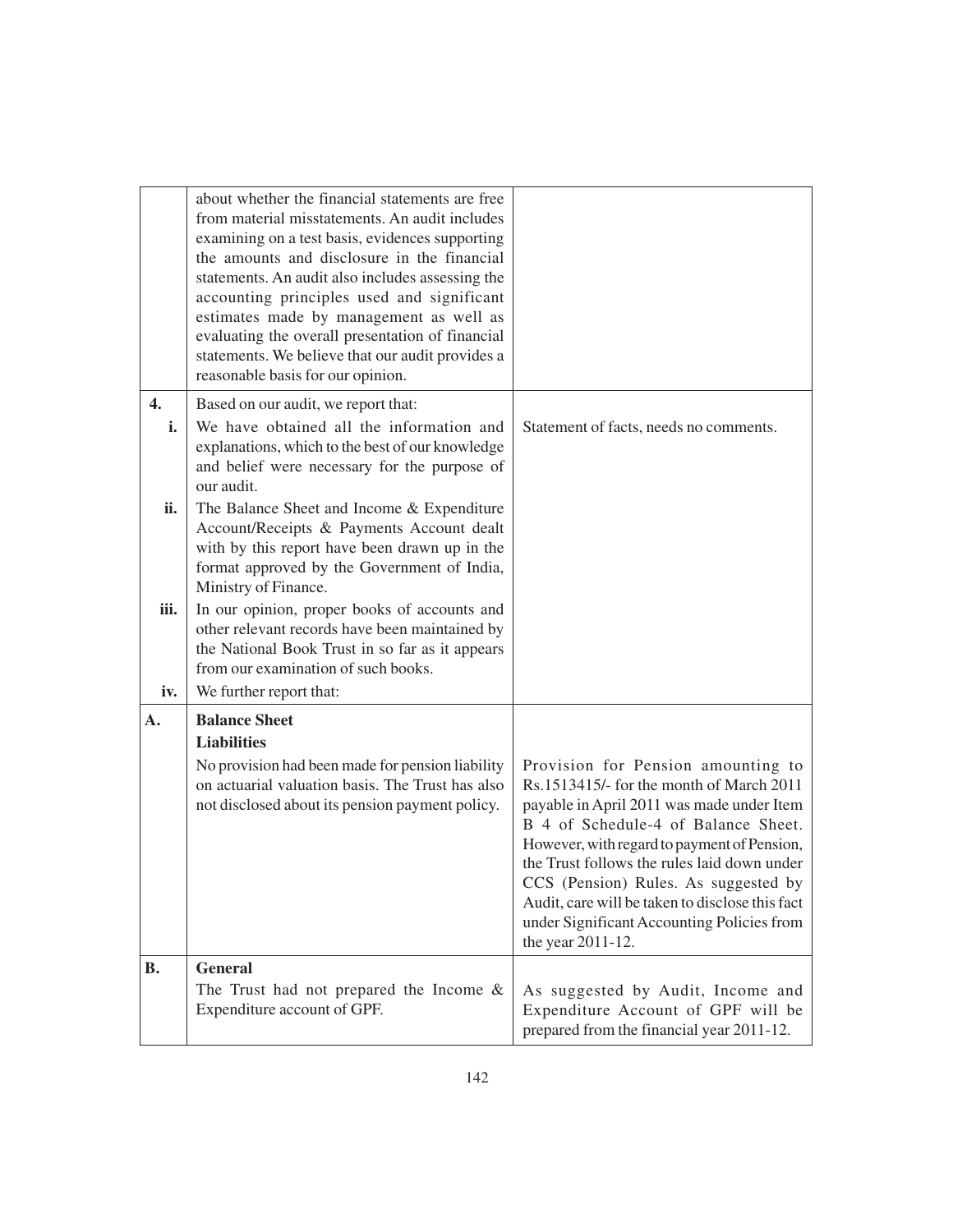| $C_{\bullet}$ | <b>Grants-in-Aid</b><br>During the year 2010-11, National Book Trust<br>received grants-in-aid of Rs.2571.67 lakh (Plan:<br>Rs.970.07 lakh including Rs.125.07 lakh<br>received in March 2011 and Non-Plan:<br>Rs.1601.60 lakh including Rs.671.10 lakh<br>received in March 2011) from the Ministry of<br>Human Resource Development, Department of<br>Higher Education. It also generated its own<br>income of Rs.2936.44 lakh (Plan: Rs.84.05 lakh<br>and Non-Plan: Rs.2852.39 lakh). The Trust had<br>the unspent balance of Rs.132.32 lakh (Plan<br>Rs.126.92 lakh and Non-Plan Rs.5.40 lakh) of<br>the previous years also. It utilized Rs.5183.44 | Statement of facts-All the figures<br>mentioned are confirmed. |
|---------------|----------------------------------------------------------------------------------------------------------------------------------------------------------------------------------------------------------------------------------------------------------------------------------------------------------------------------------------------------------------------------------------------------------------------------------------------------------------------------------------------------------------------------------------------------------------------------------------------------------------------------------------------------------|----------------------------------------------------------------|
|               | lakh (Plan: Rs.1120.82 lakh and Non-Plan:<br>Rs.4062.62 lakh) leaving an unspent balance<br>Rs.456.99 lakh (Plan Rs.60.22 lakh and Non-<br>Plan Rs.396.77 lakh).                                                                                                                                                                                                                                                                                                                                                                                                                                                                                         |                                                                |
| D.            | Management Letter<br>Deficiencies which have not been included in<br>the Audit Report have been brought to the notice<br>of the Chairman, NBT, through a management<br>letter issued separately for remedial action.                                                                                                                                                                                                                                                                                                                                                                                                                                     | Statement of facts, needs no comments.                         |
| v.            | Subject to our observations in the preceding<br>paragraphs, we report that the Balance Sheet<br>and Income and Expenditure Account / Receipts<br>and Payments Account dealt with by this report<br>are in agreement with the books of accounts.                                                                                                                                                                                                                                                                                                                                                                                                          | Statement of facts, needs no comments.                         |
| vi.           | In our opinion and to the best of our information<br>and according to the explanation given to us,<br>the said financial statements, read together with<br>the Accounting Policies and Notes on Accounts,<br>and subject to the significant matters stated<br>above and other matters mentioned in Annexure<br>to this Audit Report, give a true and fair view in<br>conformity with accounting principles generally<br>accepted in India:<br>In so far as they relate to the Balance Sheet<br>a)<br>of the state of affairs of the National Book<br>Trust as at 31 March 2011; and                                                                      | Statement of facts, needs no comments.                         |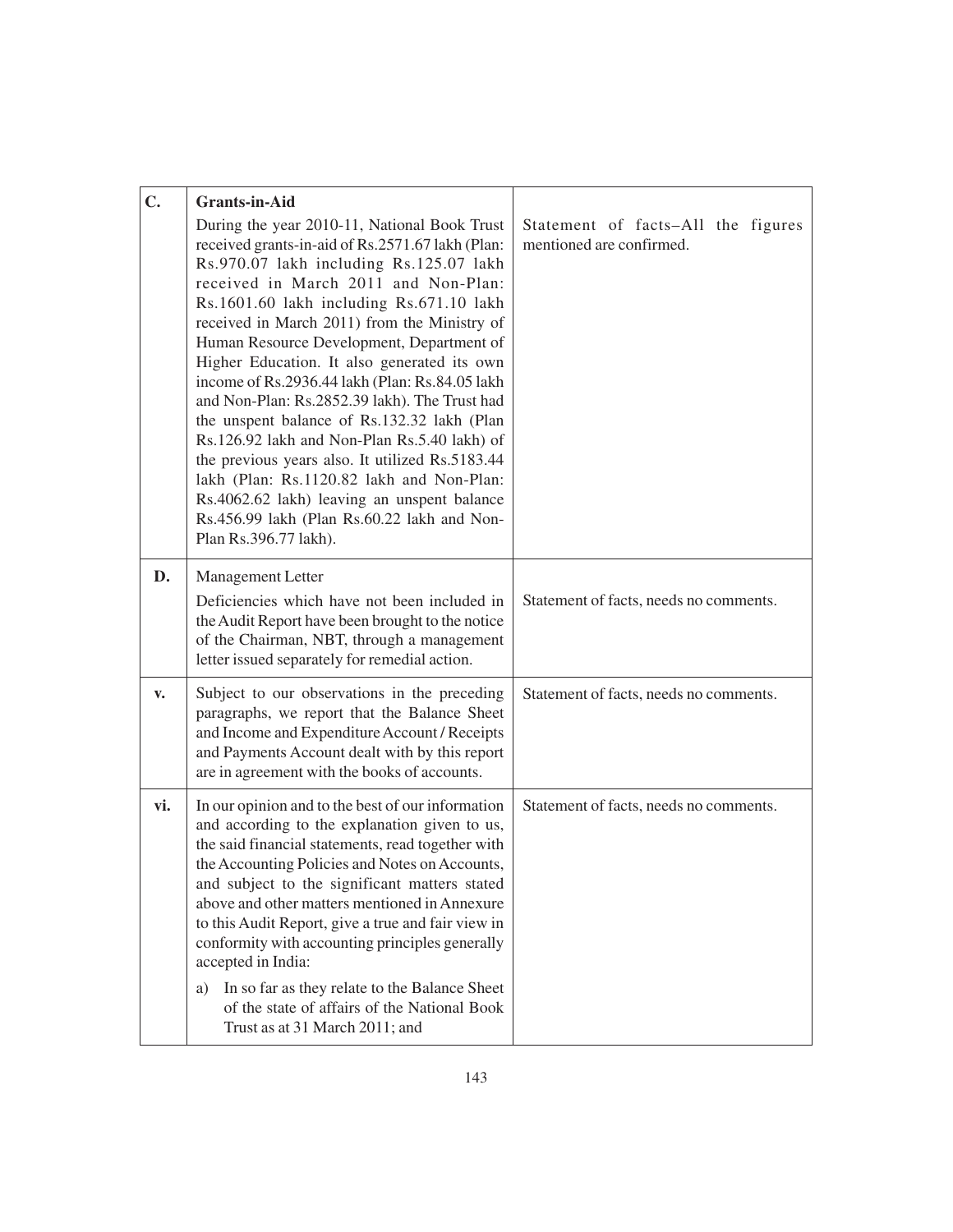| In so far as they relate to the Income and<br>Expenditure Account of the surplus for the |  |
|------------------------------------------------------------------------------------------|--|
| year ended on that date.                                                                 |  |

For and on behalf of the C&AG of India

Place: New Delhi Director General of Audit Date: 25/10/2011 Central Expenditure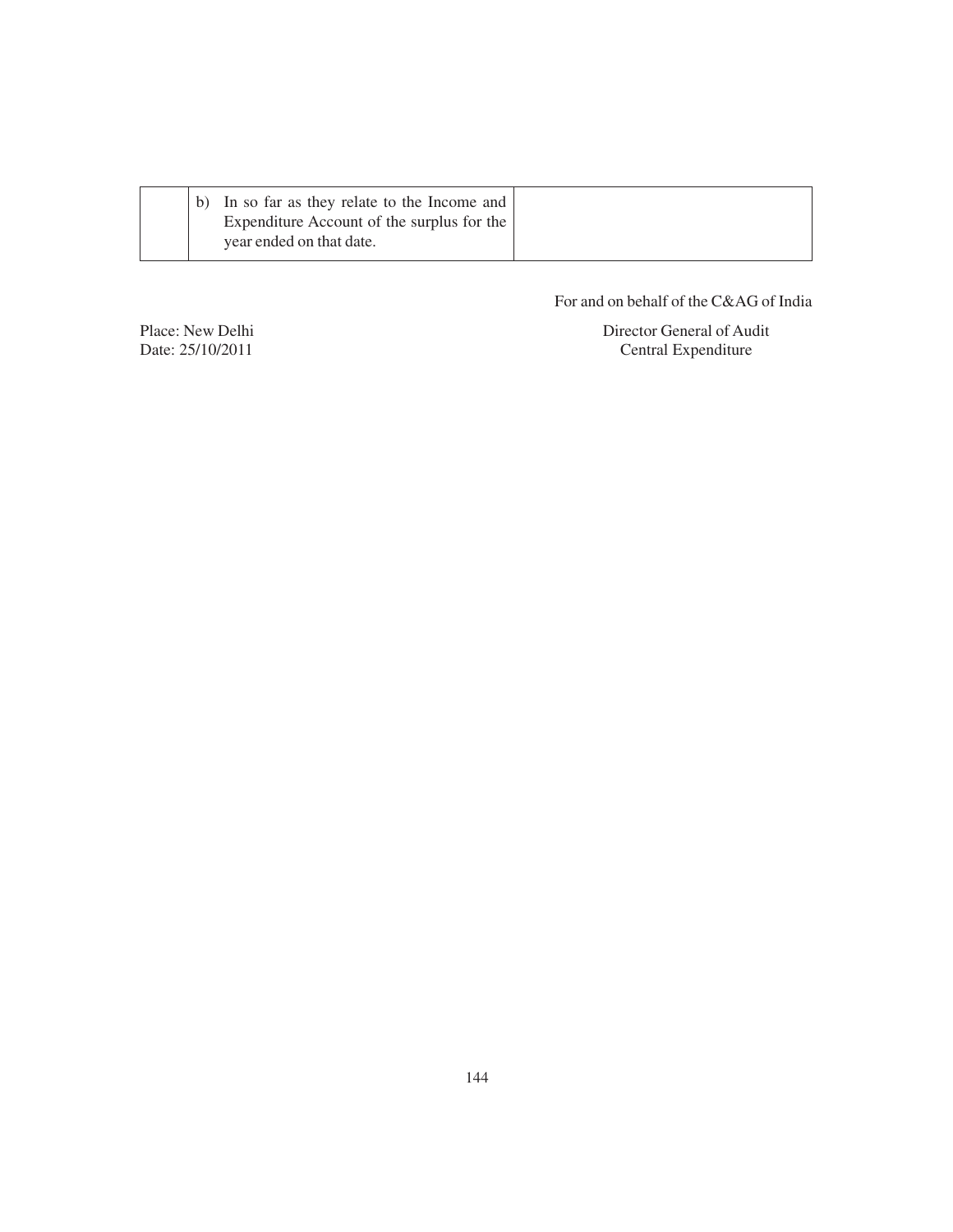#### 'NEHRU BHAWAN'

# 5 INSTITUTIONALAREA, PHASE-II, VASANT KUNJ, NEW DELHI-110070

#### **ANNEXURE-1 TO SEPARATE AUDIT REPORT OF NBT**

| S.No. | <b>Audit Observations</b>                                                                                                                                                                                 | <b>Trust's Replies</b>                                                                                                                                                                                                                                                                                                                                                                                                                                         |
|-------|-----------------------------------------------------------------------------------------------------------------------------------------------------------------------------------------------------------|----------------------------------------------------------------------------------------------------------------------------------------------------------------------------------------------------------------------------------------------------------------------------------------------------------------------------------------------------------------------------------------------------------------------------------------------------------------|
| 1.    | Adequacy of internal audit system                                                                                                                                                                         |                                                                                                                                                                                                                                                                                                                                                                                                                                                                |
|       | The internal audit of NBT (Hqrs.) was neither<br>being conducted by the Principal Account Office<br>of the Ministry of Human Resource<br>Development nor the NBT has set up any<br>internal audit system. | The Trust has several times taken up the<br>matter for conduct of Internal Audit by the<br>Pr. A.O. of the Ministry of Human Resource<br>Development but the same could not be<br>undertaken by the Ministry till date. In this<br>connection, copies of the correspondence<br>to and from the Ministry are enclosed for<br>kind reference. A copy of the last letter dated<br>29/12/2010 from the Trust on the subject<br>too is enclosed for kind reference. |
|       |                                                                                                                                                                                                           | With the existing manpower, it is not<br>possible to handle the additional<br>responsibility of conducting Internal Audit<br>of NBT (Hqrs).                                                                                                                                                                                                                                                                                                                    |
|       |                                                                                                                                                                                                           | However, as an alternative the Trust is soon<br>going to approach the Indian Council of<br>Auditors & Accountants for conducting<br>Internal Audit.                                                                                                                                                                                                                                                                                                            |
| 2.    | Adequacy of internal control system<br><b>Monitoring</b>                                                                                                                                                  |                                                                                                                                                                                                                                                                                                                                                                                                                                                                |
|       | There are 2 disciplinary cases pending as on<br>31 <sup>st</sup> March 2011.                                                                                                                              | Investigation and hearings in the two cases<br>are in progress. From a total of 21 old paras                                                                                                                                                                                                                                                                                                                                                                   |
|       | The Management's response to external audit<br>objections was not effective as 13 paras were<br>outstanding since 1999-2000.                                                                              | at the stage of previous report, the number<br>stands reduced to only 13 as on date. Efforts<br>will be made to settle these remaining paras<br>too.                                                                                                                                                                                                                                                                                                           |
| 3.    | <b>System of Physical Verification of fixed Assets</b><br>Physical verification of fixed assets had been<br>conducted up to 2010-11                                                                       | Statement of facts, needs no comments.                                                                                                                                                                                                                                                                                                                                                                                                                         |